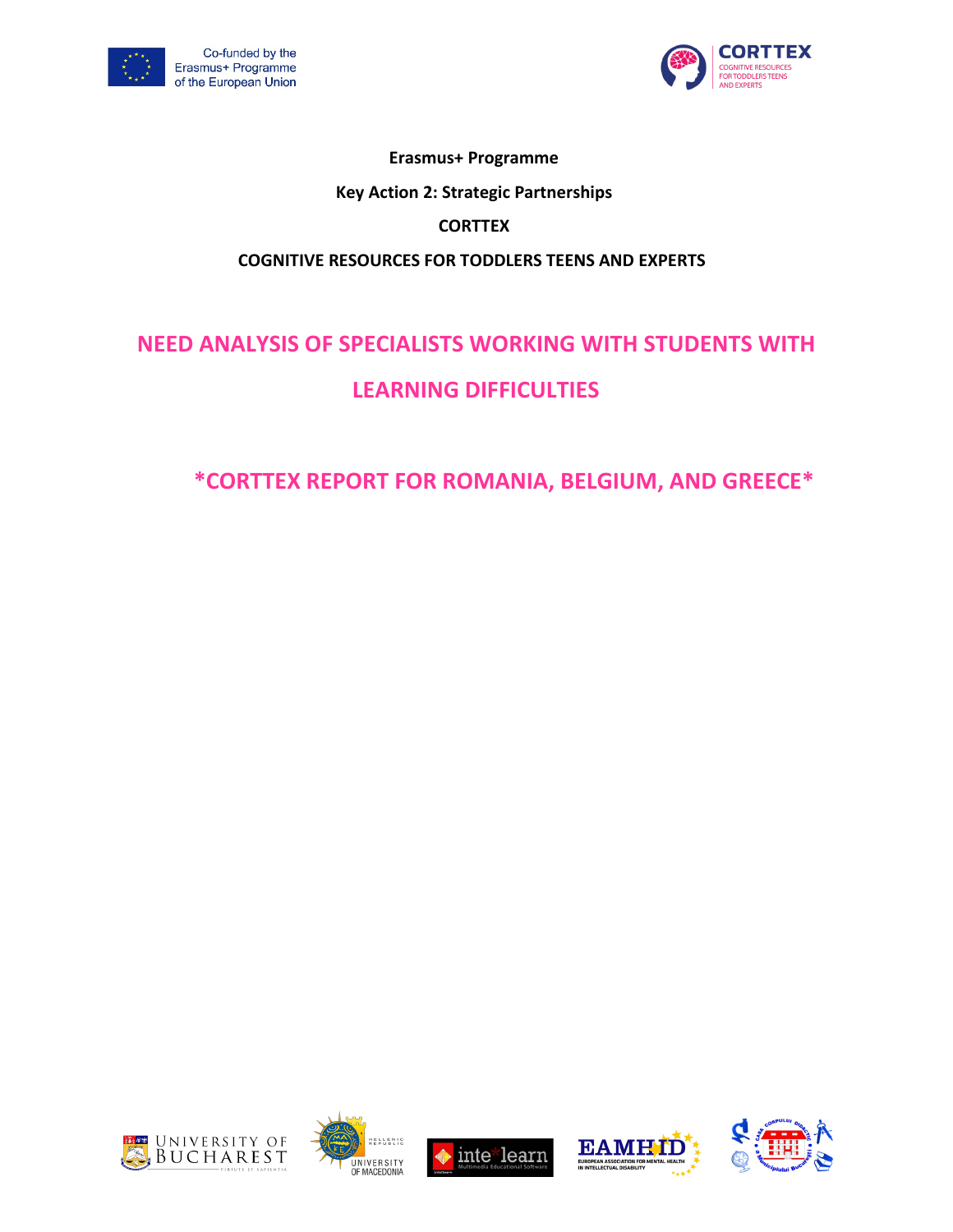



## **Contents**

| 1.   |  |
|------|--|
|      |  |
|      |  |
|      |  |
| 2.   |  |
| 2.1. |  |
| 2.2. |  |
| 2.3. |  |
| 3.   |  |
| 3.1. |  |
|      |  |
|      |  |
|      |  |
| 3.2. |  |
|      |  |
|      |  |
|      |  |
| 3.3. |  |
| 3.4. |  |
| 3.5. |  |
| 3.6. |  |
| 3.7. |  |
| 3.8. |  |
| 3.9. |  |
|      |  |
|      |  |
|      |  |
|      |  |
|      |  |
|      |  |
|      |  |









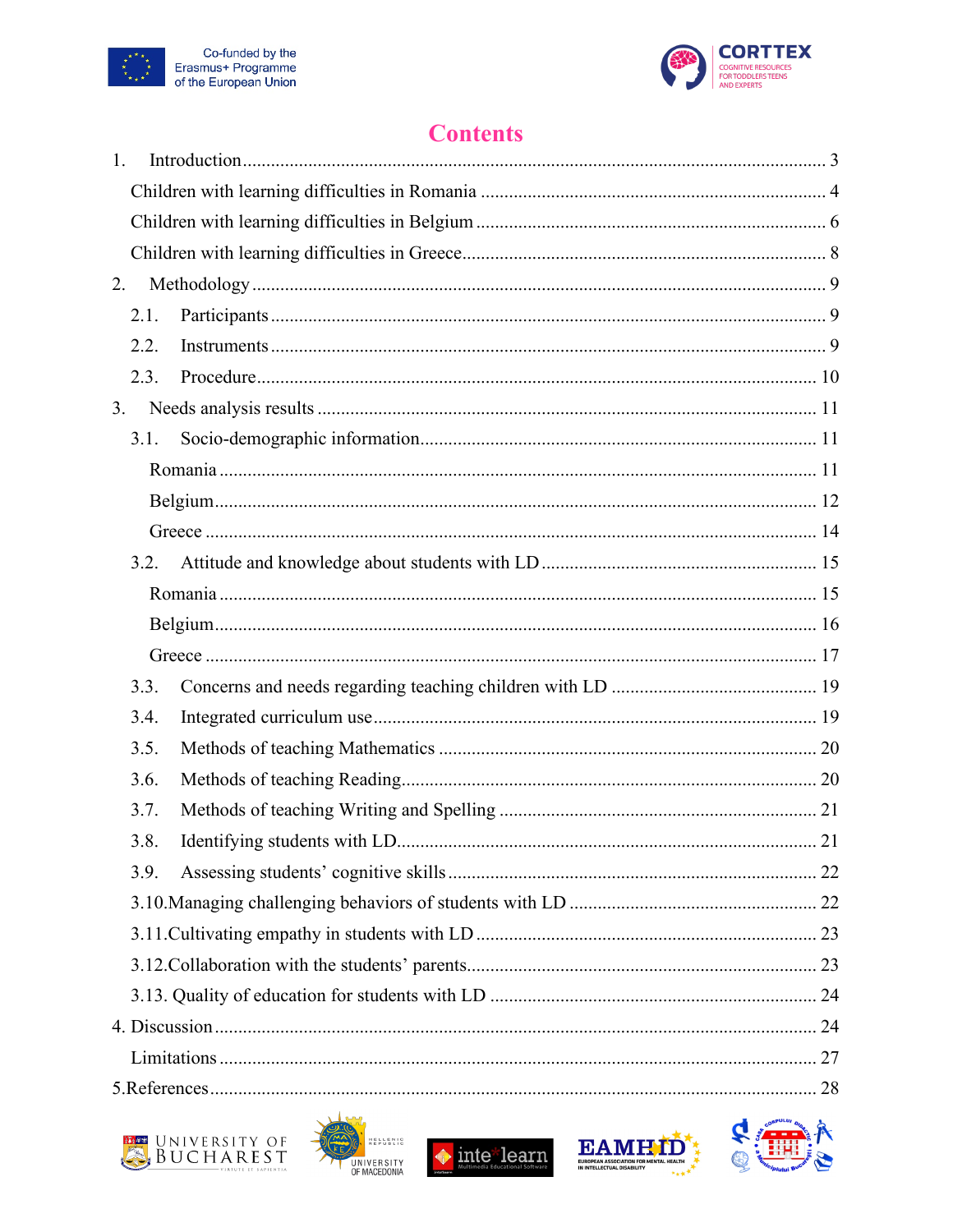



## <span id="page-2-0"></span>**1. Introduction**

Legislation and good practices regarding learning difficulties are different from one country to another, and the differences are noticeable starting with the way they are defined. From an educational perspective, learning difficulties are a disability. Instead, in the clinical approach, learning difficulties are considered a disorder (learning disorders being the concept that corresponds to the medical model). In many countries, people with learning disabilities are considered people with disabilities, giving them access to many benefits from the state. Although in many papers, studies, official documents the distinction between learning difficulties and learning disorders is not clearly explained, the difference between the two concepts is based on the substantive condition that determines the performance deficit in both cases: the disorder is generated by a development atypical of some brain functions, while the learning difficulty involves a typical development of brain functions, being generated by the presence of other disorders, inadequate teaching methods, etc. (Dyslexia - AUSPELD, 2014; Gavril, 2019).

Persons identified as having learning disabilities or learning difficulties all show different intellectual and emotional profiles, strengths and weaknesses, learning styles and life experiences. They have distinctive patterns of difficulties, relating to the processing of information, within a continuum from very mild to severe, which may result in restrictions in literacy, language, number, motor function, short term memory, and organization skills. The most common diagnoses associated with learning difficulties are the neurodevelopmental disorders: dyslexia, dyspraxia, dyscalculia, intellectual disability, ADHD (attention deficit/hyperactivity disorder, ASD (autism spectrum disorders), specific language impairment.

Dyslexia is the most common learning disorder. Dyslexia is the term used to describe a disorder that is mostly characterized by severe learning difficulties in reading, spelling and writing skills. According to research in Europe, 9 to 12% of the population is dealing with dyslexia or some sort of learning disorder. Large numbers of people within that 15% are simultaneously suffering from other disorders as well. According to the European Dyslexia Association: 20% - 40% of the persons with dyslexia are also having dyscalculia; 20% - 55 % of persons with developmental language disorder are dyslexic; 10% - 20% of persons with dyslexia are having an anxiety disorder; 2% - 14% of persons with dyslexia are having depression; 8% -









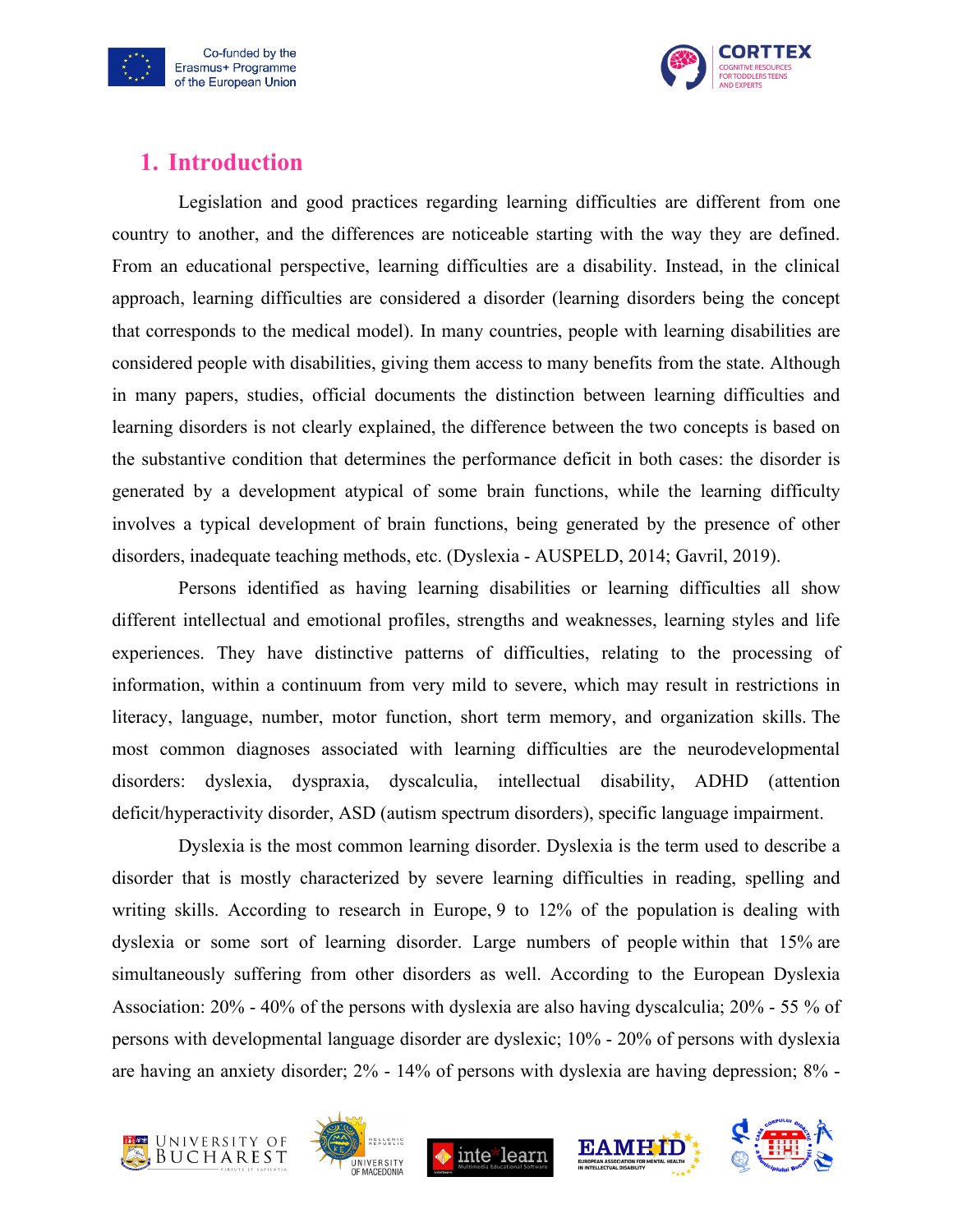



18% of persons with dyslexia are having an attention deficit and/or hyperactivity disorder (European Dyslexia Association).

Learning difficulties are a challenge for both students and teachers and other specialists who come into contact with students. These difficulties have negative snowball effects if they are not identified early and managed properly. Students with learning difficulties meet both in mainstream education and in special education, which is why we consider it a subject worthy of investigation.

First, in this report, we will present the current state of affairs regarding the situation of students with learning disabilities in Romania, Belgium, and Greece. Second, we will analyze the needs of specialists working with students with learning difficulties in these three countries. Following this needs analysis, we aim to develop a platform of courses and educational resources useful to specialists in their work with these students.

#### <span id="page-3-0"></span>**Children with learning difficulties in Romania**

In Romania, the first mentions about children with special educational needs (SEN) appeared in the National Education Law, the provisions referring to inclusive education and to the ways of including children with disabilities in mainstream education. Law 6/2016 is the first law that specifically refers to children with specific learning disabilities. The law contains support measures, in order to better adapt to school requirements and prevent school failure or dropout.

Through the methodological norms, the law aims at:

• guaranteeing the right to education of all students identified with learning disabilities;

• favoring the students' school success through didactic support measures, guaranteeing an adequate training and promoting the development of the potential of each student;

• reduction of relational and emotional difficulties, secondary to learning disorders;

• adopting forms of verification and evaluation adequate to the formative need of the students;

• training of teachers, support teachers, psychology teachers, speech therapists, school counselors, as well as the responsibility and awareness of parents in dealing with problems related to learning disorders;

• favoring the early diagnosis of students and establishing rehabilitative teaching paths;









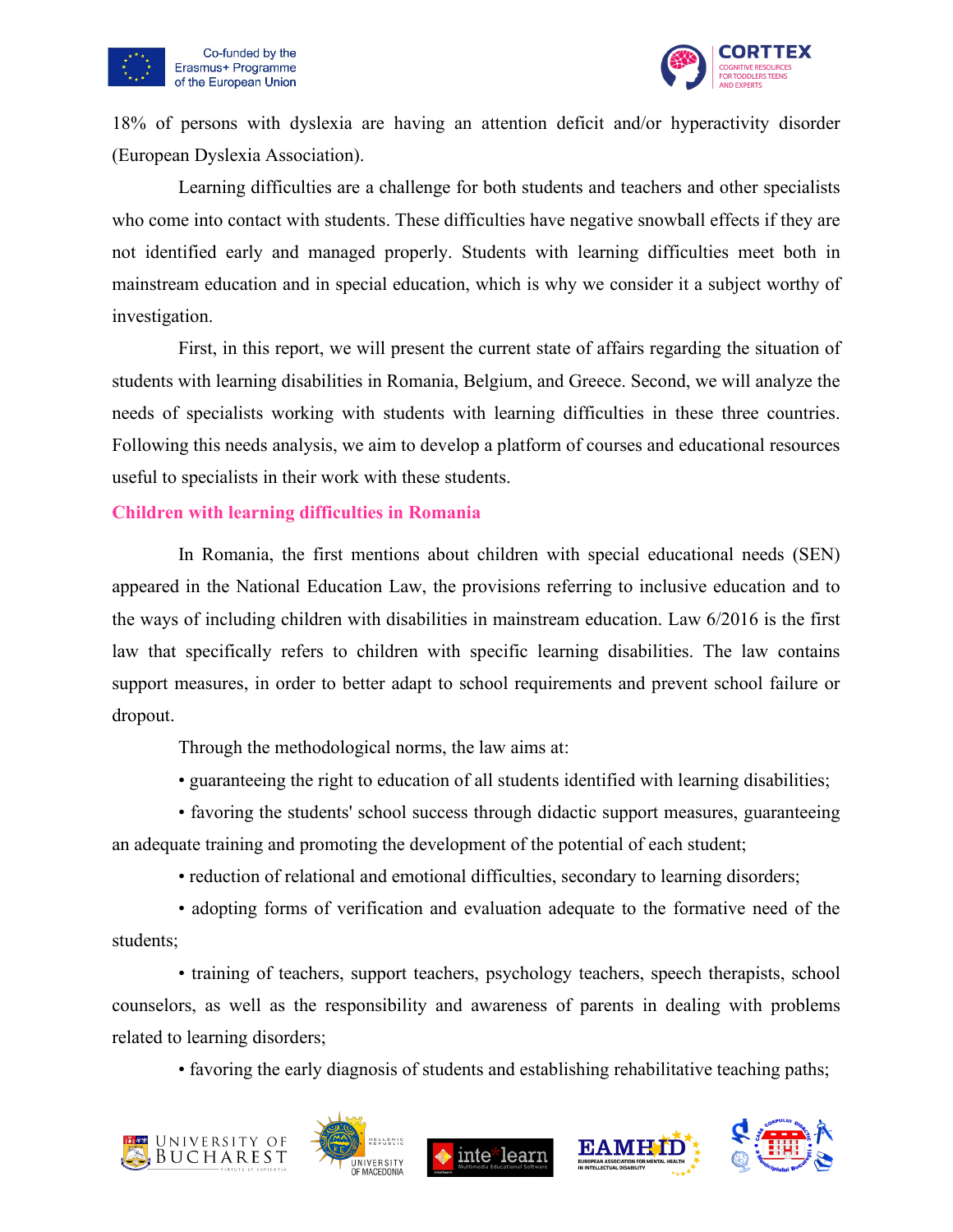



• increasing communication and collaboration between family, school, county resource centers and educational assistance / Bucharest Center for Educational Resources and Assistance (CJRAE / CMBRAE) and family doctors, during training and formation;

• ensuring equal opportunities for the development of all students' abilities, necessary in the social and professional environment. (Order no. 3142 on the approval of the Methodology for providing the necessary support to students with learning disabilities, published in the Official Monitor of Romania, Part I, no. 117 of February 10, 2017)

Unlike the laws from other countries (for example, Great Britain, USA and Canada) which provide support measures for people with learning difficulties both during school and at university and professional level, the Romanian law applies only to students from pre-university education.

For the early identification of the risk of developing a learning disorder, the law provides:

• a compulsory psycho-pedagogical evaluation in the first two years of school;

• a complex evaluation performed by specialists (psychologists/ teachers, school counselors, speech therapists, doctors, etc.) in order to establish the diagnosis.

During primary school, children should be monitored through annual assessments by teachers. In this regard, the law recommends the use of classroom observation to identify those children who show signs of atypical development. As support measures within the school activity, the law encourages curricular adaptation and curricular augmentation.

The law also provides for differentiated assessments for students with learning disorders:

• tests and verifications are announced at least 24 hours in advance;

• additional time is provided (30-60 minutes) for the execution of the tests or checks with fewer requirements are provided;

• computerized tests are introduced;

• ensures that the teacher reads aloud the tasks to be performed during the checks. The topics are read one by one, in the order in which the paper is elaborated;

• the use of compensatory instruments is ensured in both written and oral tests;

• oral checks will be provided as alternatives to the written ones (especially in foreign languages);









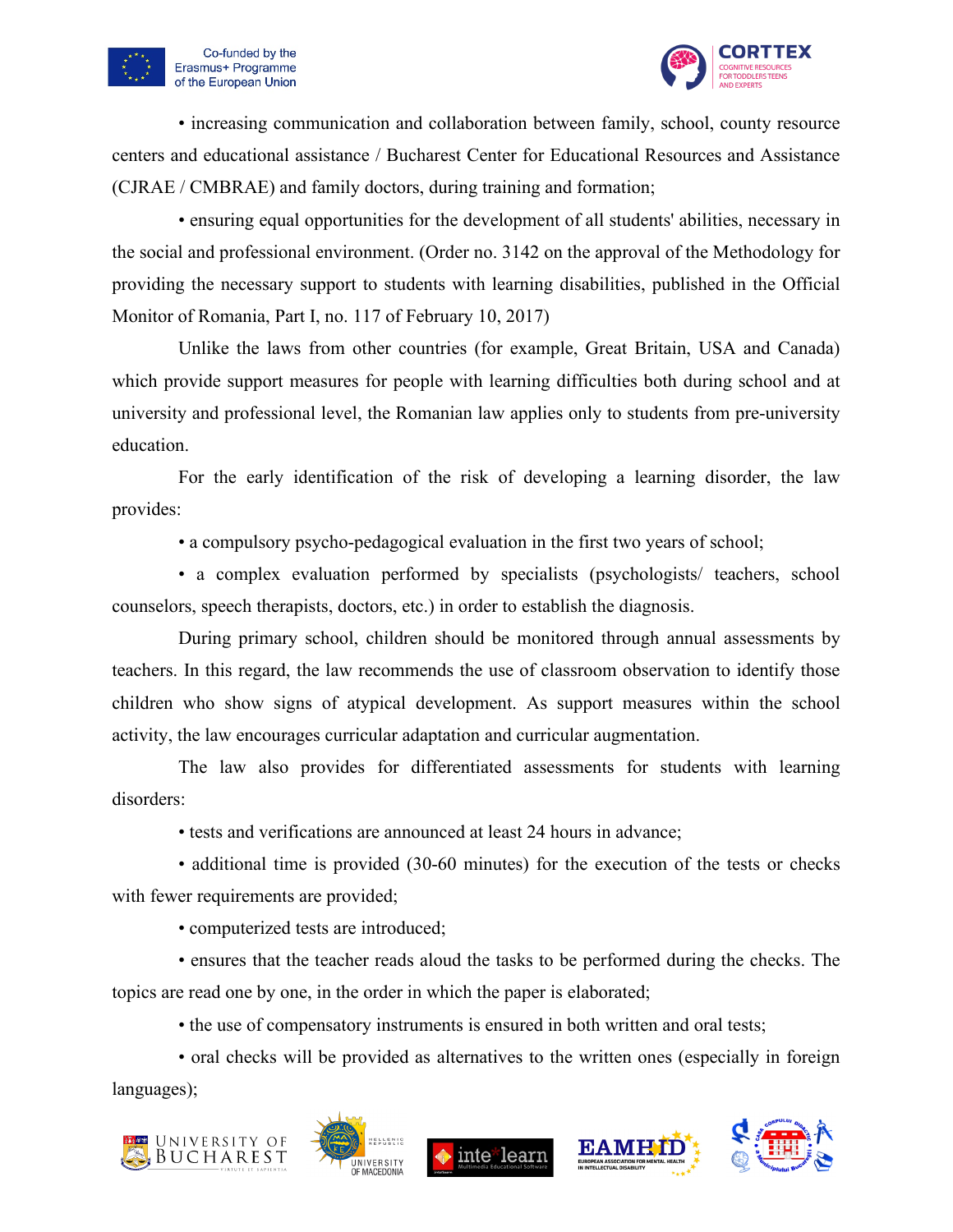



• in the grading at the oral tests will be taken into account the lexical and expressive abilities of the student;

• depending on the situation, the assessments will be designed in such a way as to limit writing (for example, exercises with space to fill in, tick exercises, unit, etc.);

• the grading / evaluation of the written tests will take into account the content, not the form;

• the use of the pocket / office computer or tables with formulas is ensured.

(Order no. 3144 on the approval of the Methodology for providing the necessary support to students with learning disabilities, published in the Official Monitor of Romania, Part I, no. 117 of February 10, 2017).

The law provides for teacher training courses in continuing education programs, in order to acquire skills for early identification of learning difficulties and the application of appropriate teaching strategies.

In the interest of children, the law provides for the organization at the level of resource councils and educational assistance of parental counseling departments for parents with children with learning disabilities, to ensure communication between school-family-specialists, essential collaboration for diagnosis and intervention during the schooling of students.

#### <span id="page-5-0"></span>**Children with learning difficulties in Belgium**

Belgium's approach to education for students with learning disabilities (special needs education) is based on the principle of inclusion and equality. There is a strong commitment in giving every child the right to an education which maximises their potential. Belgium however is a quite peculiar federal country, and the responsibility for implementing educational policies belongs to language communities and their respective Ministries of Education: (1) the Flemish Speaking Community (around 58%of students); (2) the French Speaking Community (around 37%of students); (3) the German Speaking Community (around 5% of students).

*In Flanders*, the Parliament Act of 28th June 2002 on equal opportunities in education, granted all students who, based on a statement of special educational needs are oriented towards a type of special education, the right to enrol in a school or school site of their choice. This Act was followed by other integrations in 2008 and 2011 that provided a framework for the equal opportunities and equal treatment policy, and further promoted equal opportunities in Education.









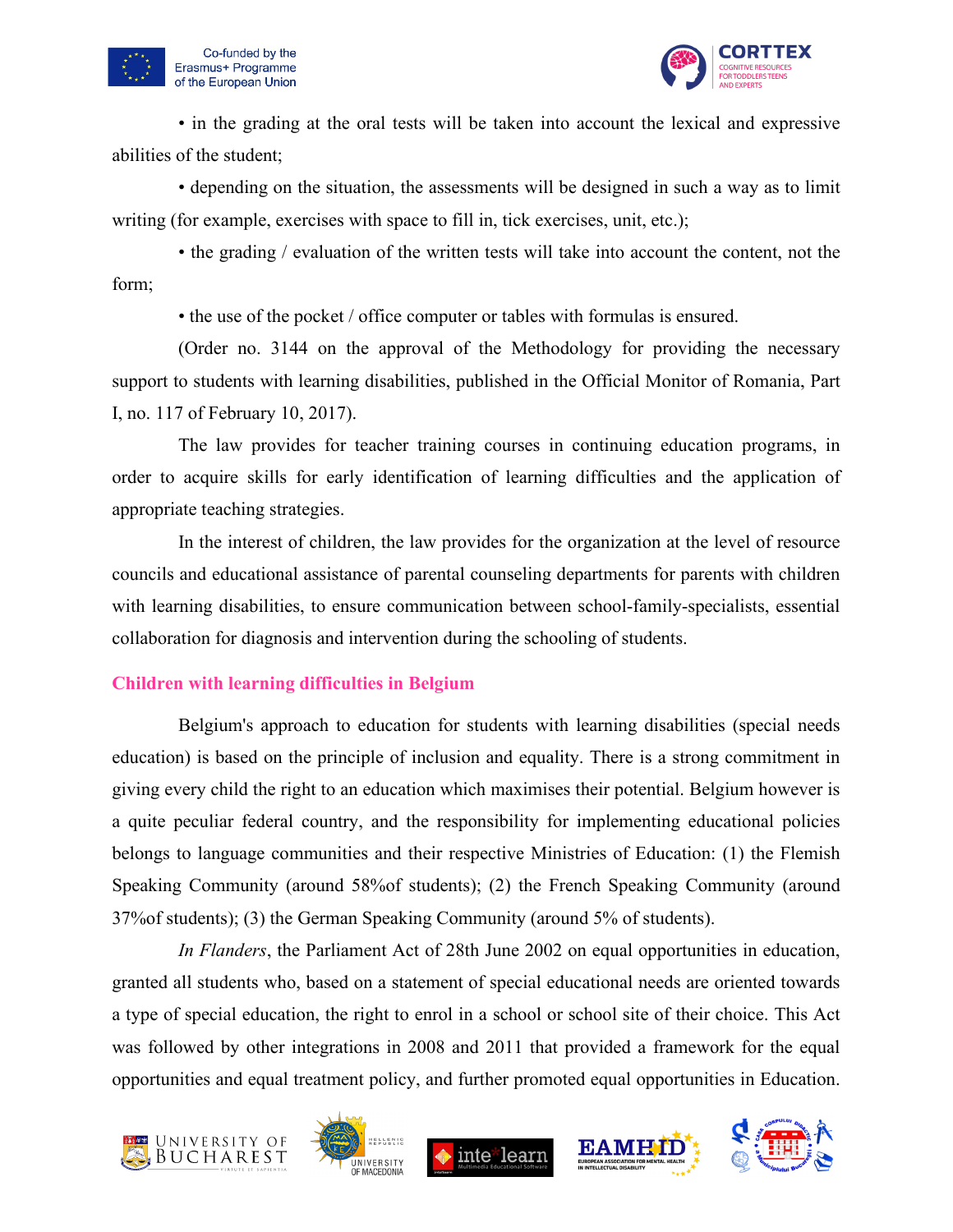



The legislation for inclusive education was further strengthened in 2014 with an M-Decree, which reinforces the right of students with special educational needs (SEN) to be enrolled in mainstream education. Flanders made good steps towards inclusive education, but there is still more work that must be done to meet all of the requirements of the United Nation's Convention on the Rights of Persons with Disabilities (UN CRPD).

*The French Community* as well has made efforts to promote the rights of learners with disabilities to an inclusive education. Eight types of special education are foreseen, broken down according to the child's disability: learners with mild intellectual disabilities (Type 1, primary school only); learners with moderate or severe intellectual disabilities (Type 2); learners with severe behavioural and personality problems (Type 3); learners with physical impairments(Type 4); learners with an illness or who are convalescent (Type 5, classroom in clinic); learners with a visual impairment (Type 6); learners with an auditory impairment (Type 7); learners with an instrumental impairment (Type 8; primary school only). In 2009, a decree introduced provisions for the integration of students with special needs in mainstream education requiring a partnership between a special school, in which a pupil is officially enrolled, and a mainstream school into which the pupil is partly or totally integrated, with assistance from various parties. Within the French speaking community, education is organised not by age and cycles as in mainstream schools, but by four levels of maturity/competence. A child moves from one level to another when certain skills have been acquired and this may happen at any point in the academic year. In all cases children are taught by qualified teaching staff at all stages and have personalised study plans. Where required, teaching staff are supported by medical professionals, social workers and psychologists.

In *the German Community*, the provision of special education needs services is disconnected from the education system, and a separate institution has been put in charge of this. Therefore, in the German community schools are not in charge of the provision of special education needs services, yet still have to facilitate a learning environment to incorporate them (European Consortium for Autism Researchers in Education). Several decrees have been adopted thought the years specifying the support needs to be provided through a collaboration of multiple institutions with the aim to coordinate and complement the education provided, and the aim of education for children with special education needs, which is to enable them to live an









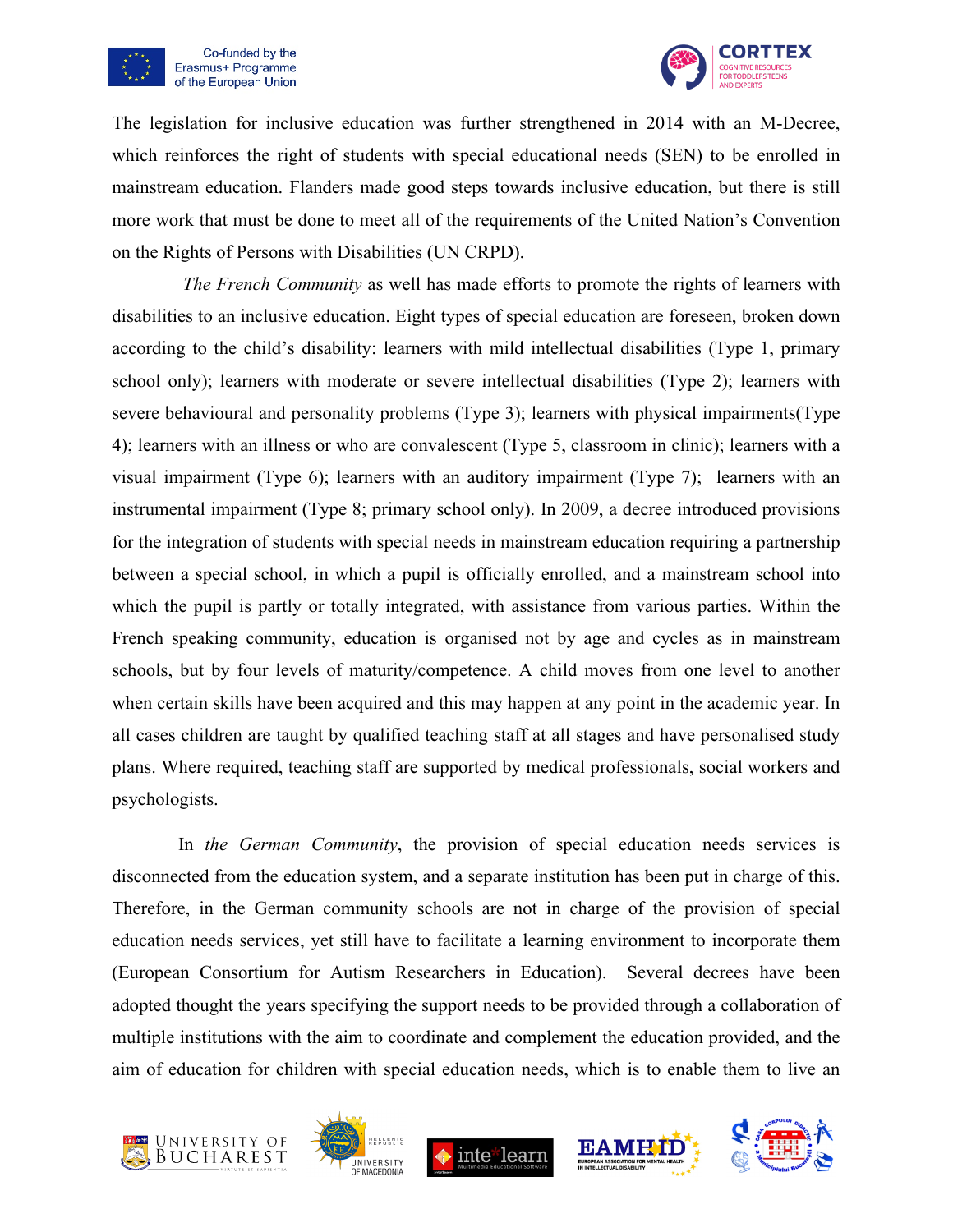



independent and social life. In 2016 was ratified the Decree on the Instalment of a Department of the German-Speaking Community for Self-Determined Life whose Article 6 states that the responsibilities towards the general public include creating awareness for special education needs and its current support provision, as well as to conduct research to improve these services moving forward (Decree establishing a service of the German-speaking Community for selfdetermination., 2016).

#### <span id="page-7-0"></span>**Children with learning difficulties in Greece**

A national Greek survey in students sample showed 3% - 11% of students' population present learning difficulties. Recent study that almost 1 in 4 students presents learning difficulties, mostly boys. The state ensures and continually improves the compulsory nature of special education emphasizing on the fact that it constitutes an integral part of compulsory and free of charge public education, provided to disabled individuals of all ages and of all grades and levels of education. The educational policy on special education supports the inclusion of students with disabilities and special educational needs within mainstream schools by providing suitable supporting structures and services.

The special educational needs of students with disabilities and special needs are ascertained and diagnosed by the Educational and Counselling Centres (KESYs), the Interdisciplinary Educational, Evaluation and Support Committees (EDEAYs) and the validated by the Ministry of Education, Community Centers for the Mental Health of Children and Adolescents of other Ministries. KESYs (Educational and Counselling Centers) recommend the registration, placement and attendance of students in the appropriate learning environment, or whenever necessary the changing of learning environments and the proper psycho-paedagogical and educational support, as well as the appropriate equipment and educational material which will facilitate the process of teaching and communication with the student. As regards the time of re-evaluation, this is determined by KESYs according to the type and degree of the student's identified educational needs and learning difficulties. If the re-evaluation time is not specified, the reports of the committee are permanently valid.

Students may attend: (a) an *ordinary mainstream school classroom*, in case of students with mild learning difficulties, supported by the classroom teacher; (b) a *mainstream school classroom, with concurrent support-inclusive education* by special education teachers, when this









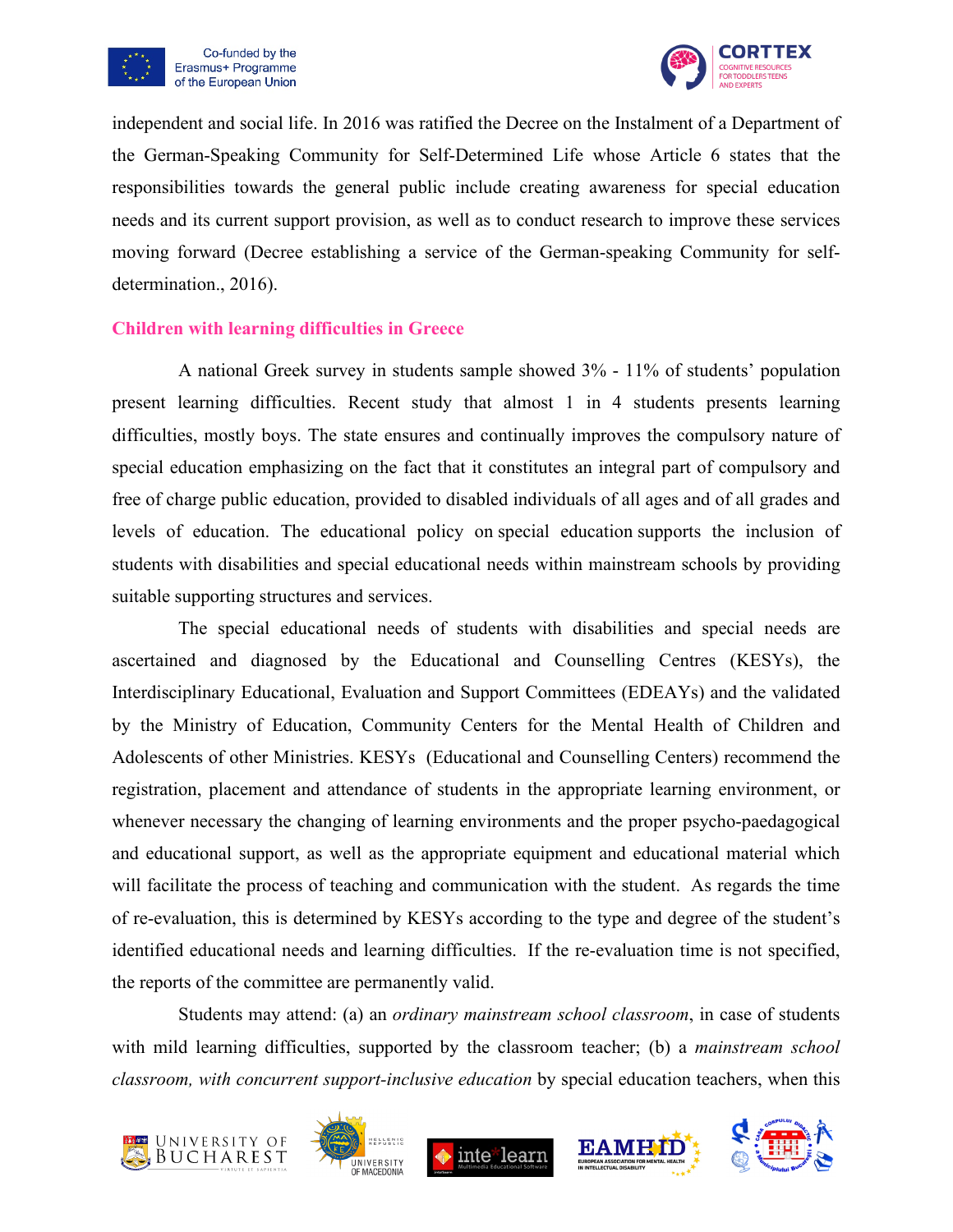



is imperative by the type and degree of the special educational needs; (c) *specially organized and suitably staffed integration classes*, operating in the general and vocational education schools; (d) *integration classes* – which create a fully inclusive school environment for students with special educational needs. This is achieved through the implementation of special education programs, teaching and learning content adjustments and the use of special equipment, including e-equipment, software, logistics and other solutions provided for by the Educational and Counselling Centres (KESYs) (Syriopoulou-Delli, 2020).

## <span id="page-8-0"></span>**2. Methodology**

In order to carry out this needs analysis, we used a mixed cross-sectional methodology (quantitative and qualitative), which would offer a comprehensive perspective on several aspects regarding the education and interaction with students with LD: attitude and knowledge about learning difficulties, concerns about teaching students with LD, integrated curriculum use, methods of teaching Mathematics, Reading, Writing, and Spelling, methods for identifying students with LD and assessing their cognitive skills, management of challenging behaviors, parent-teacher relationship, methods of enhancing empathy in children with LD, and education quality.

#### <span id="page-8-1"></span>**2.1.Participants**

Participants from 3 countries were involved in this need analysis, as follows: 489 people (88% women) from Romania, 111 people (84.7% women) from Belgium and 93 people (93% women) from Greece. Respondents from Romania were between 20 and 72 years old, with a mean age  $M = 44$  (SD = 8.69). Participants from Belgium were between 23 and 40 years old and had a mean age  $M = 30.5$  (SD = 3.73). Participants from Greece were between 21 and 58 years olf and had a mean age  $M = 29.6$  (SD = 9.52).

#### <span id="page-8-2"></span>**2.2.Instruments**

We designed a need analysis questionnaire divided into five parts: (1) sociodemographic information; (2) teachers' attitude and knowledge about students with LD; (3) concerns about teaching students with LD; (4) integrated curriculum use; (5) teachers' practice with students with LD. The participants were also offered the option to report that they do not know about the investigated phenomena.









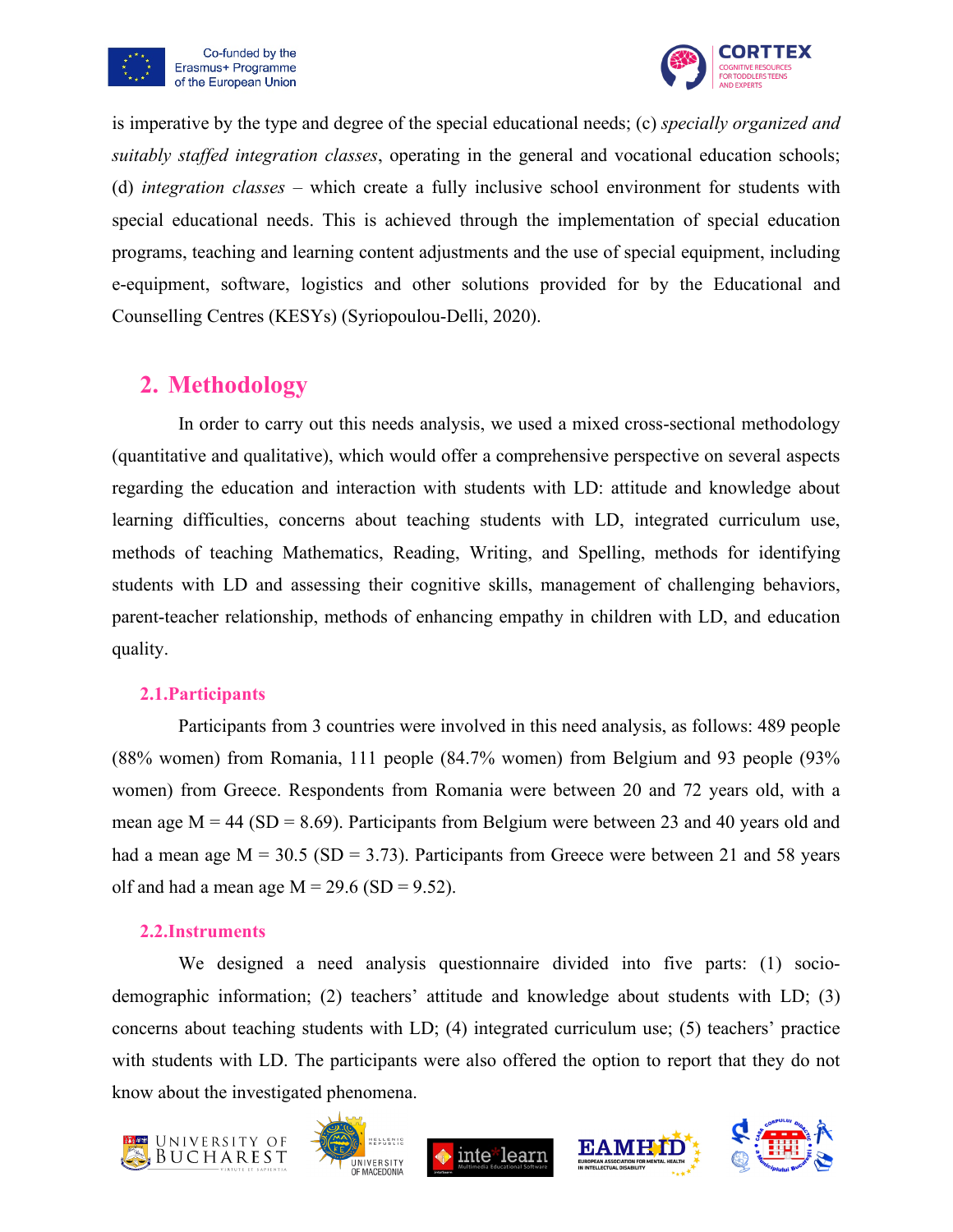



*The first part* of the questionnaire requested information about age, sex, country, years of working experience, education level, and current profession of the participants.

*Part two* investigated the teachers' attitude regarding students with LD using a 5-point Likert scale from 1 (*not true for me*) to 5 (*very true*) and their methods for teaching Mathematics, Reading, Writing, and Spelling, using open questions, with narrative responses. The respondents also had the possibility to check the option "*I don't know*", in case they are not familiarized with the phenomenon.

*Part three* assessed the concerns and needs teachers have when teaching children with LD, using the same 5-point Likert scale as described above. It consisted of 25 items adapted from the Stages of Concern Questionnaire (Bailey & Palsha, 1992). Some items referred to specific concerns participants have (e.g., *I am concerned about how learning difficulties affect students' attitudes at school.*). Other items investigated the needs of the participants (e.g., *I would like to know how to design materials for LD.*). An overall score was calculated by summing up the answers to the scale's items. Similarly, *part four* consisted of 29 adapted items from Integrated Curriculum Implementation Scale (ICIS; Rismiati, 2012) to explore the extent to which teachers use multiple methods in their teaching, that transgress the borders of one discipline. An integrated curriculum approach consists of learning something while making connections between various subject areas. The scale measures the following constructs: studentcentered learning, direct experiences in learning, subject integration, whole learning, flexibility, variety of assessment, and engaged learning. A higher overall score indicated higher use of integrated curriculum strategies.

*Part five* of the questionnaire consisted in 11 questions: (1) 7 open ended questions about ways to identify students with LD, assessing cognitive skills, managing challenging behaviors, cultivating empathy, and cooperation with parents; (2) 3 Yes or No answer questions about the need for training in cognitive education, challenging behaviors, empathy, parentteacher cooperation; (3) the estimated quality of education for children with LD in the classroom, on a 5 point Likert scale from 1 (*very low*) to 5 (*very good*).

#### <span id="page-9-0"></span>**2.3.Procedure**

Between September and November 2020, we developed the questionnaire in English and conducted a pilot study on 16 participants from Romania and Greece, to ensure that specialists understand the questions and to make the necessary changes. At the end of December,









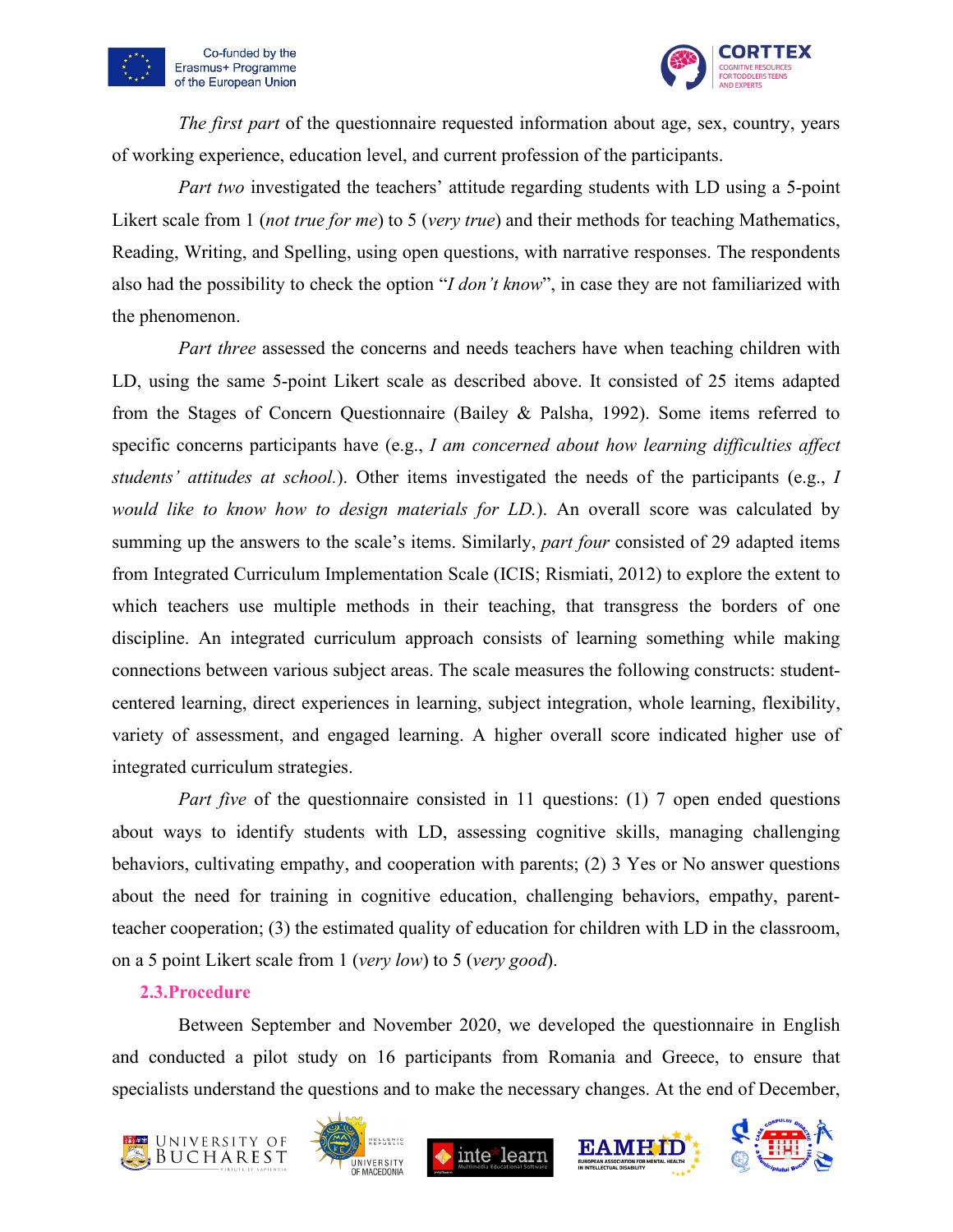



the final questionnaire was prepared in 3 languages (Romanian, English, Greek) in a Google Forms and was distributed in the network of education specialists from Romania, Belgium and Greece. Data collection lasted until May 2021. The participants completed the survey only once.

Before completing, the participants read and signed an informed consent form explaining the purpose of the project and the questionnaire. Participants were offered the opportunity to ask questions about the email questionnaire. They were also able to withdraw from completing the questionnaire at any time, without consequences. No rewards were offered for completion.

## <span id="page-10-0"></span>**3. Needs analysis results**

#### <span id="page-10-1"></span>**3.1.Socio-demographic information**

#### <span id="page-10-2"></span>*Romania*

As one can see in the chart below, most Romanian participants work in gymnasium schools (66%), followed by high-school professionals (16%), special school staff (10%), kindergarten staff (7%), and inclusive classroom teachers (1%).



Regarding working experience, almost half of the Romanian participants have over 20 years of professional experience in the field of education, 18% have 11-15 years of professional experience, 14% have 16-20 years of experience, and 9% have 6 to 10 years. Only 14% have









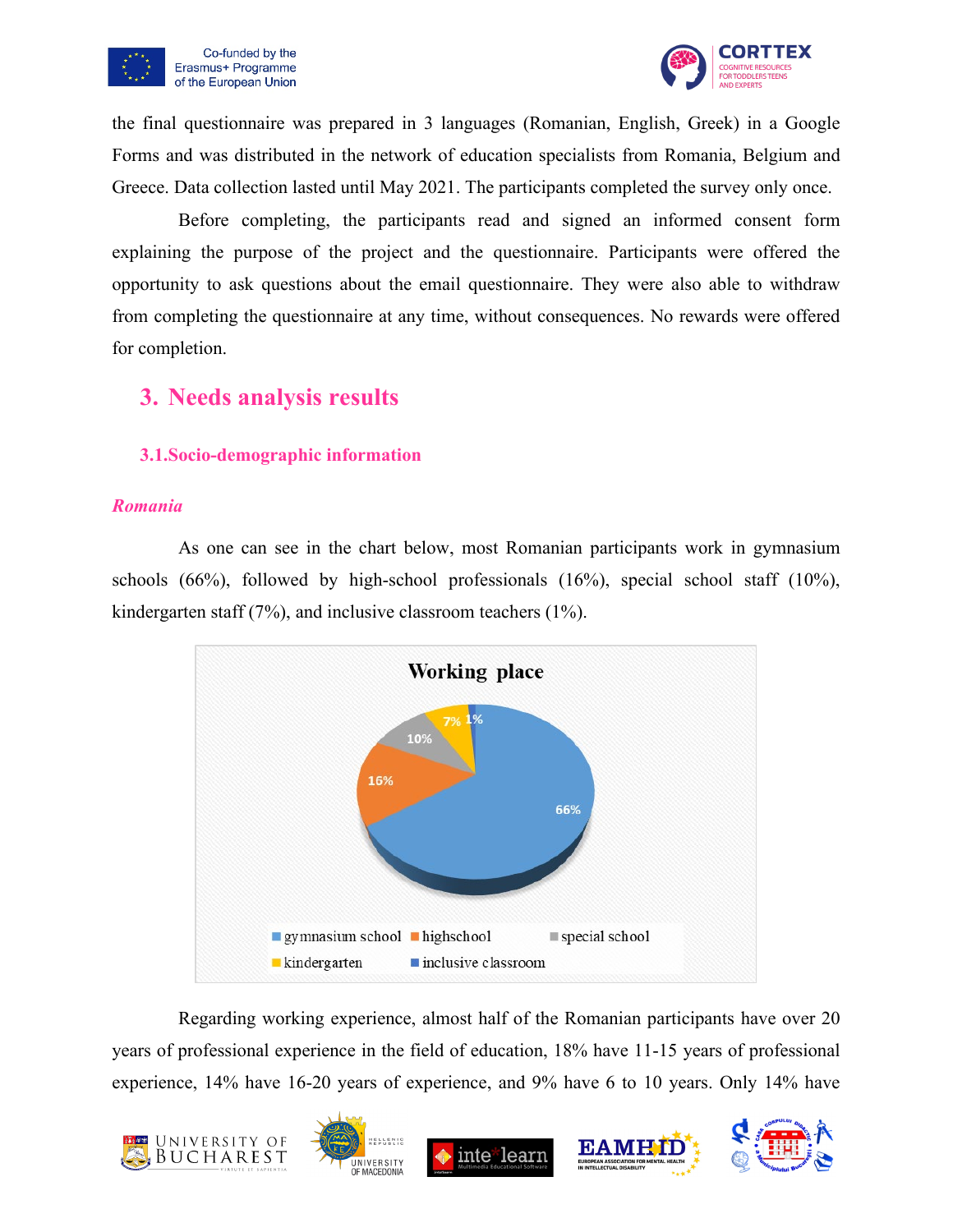



under 5 years of working experience, which demonstrates the interest of education specialists with significant experience for continuing learning.



As for their education level, most participants have a bachelor (50%) or master's degree (43.8%). Only 4.3% have high-school level education.

#### <span id="page-11-0"></span>*Belgium*

Contrary to Romanian participants, Belgium specialists who answered our survey work mostly in special schools (67%). 15% work in primary school, 7% work as a support teacher, and 6% in inclusive classrooms. More details can be found in the chart below.









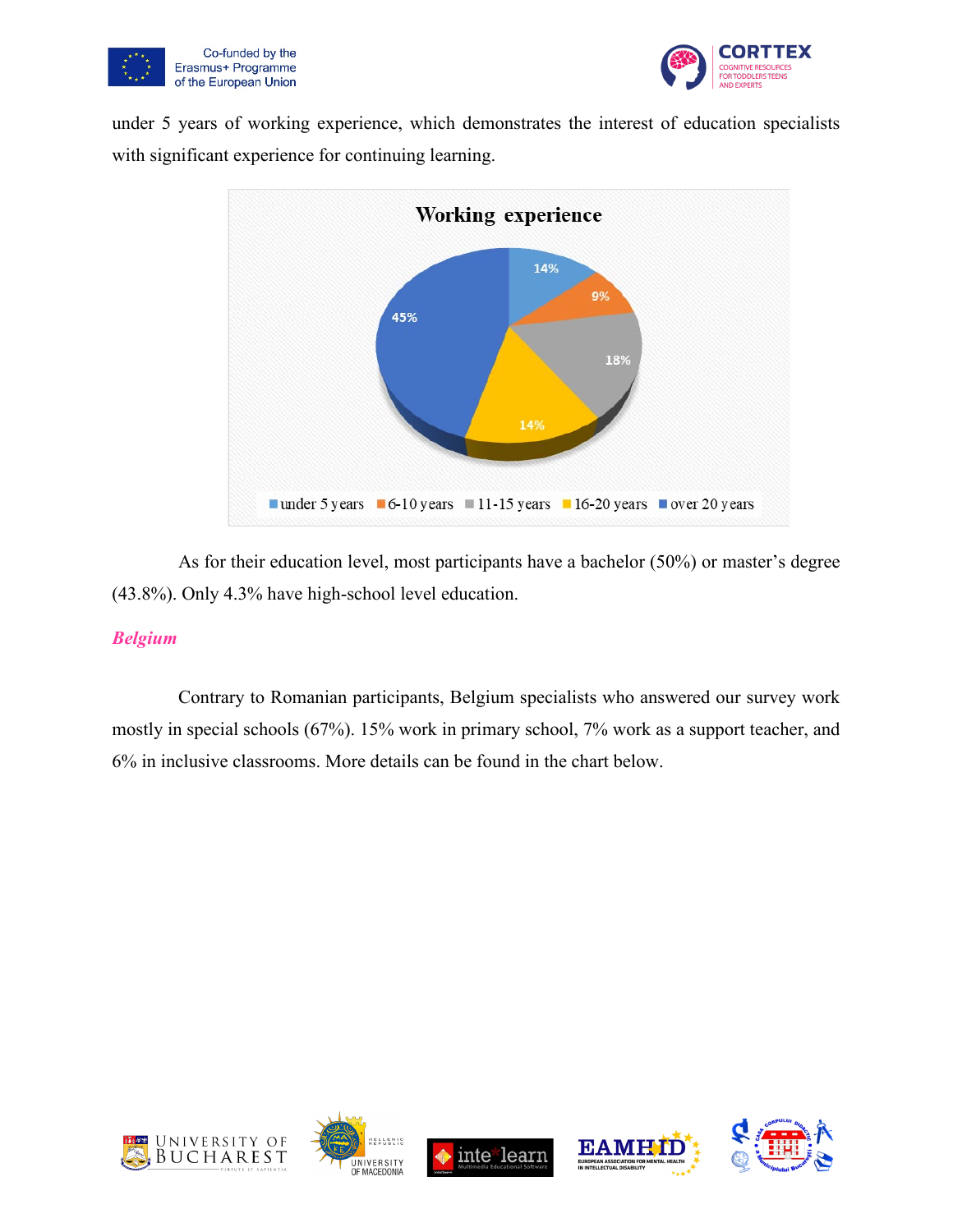





Most Belgium participants (60%) have 6 to 10 years of professional experience, while 34% have under 5 years of experience in the field of education.



Regarding education, they have bachelor (45%) and master's degree (55%), similar to Romanian participants.

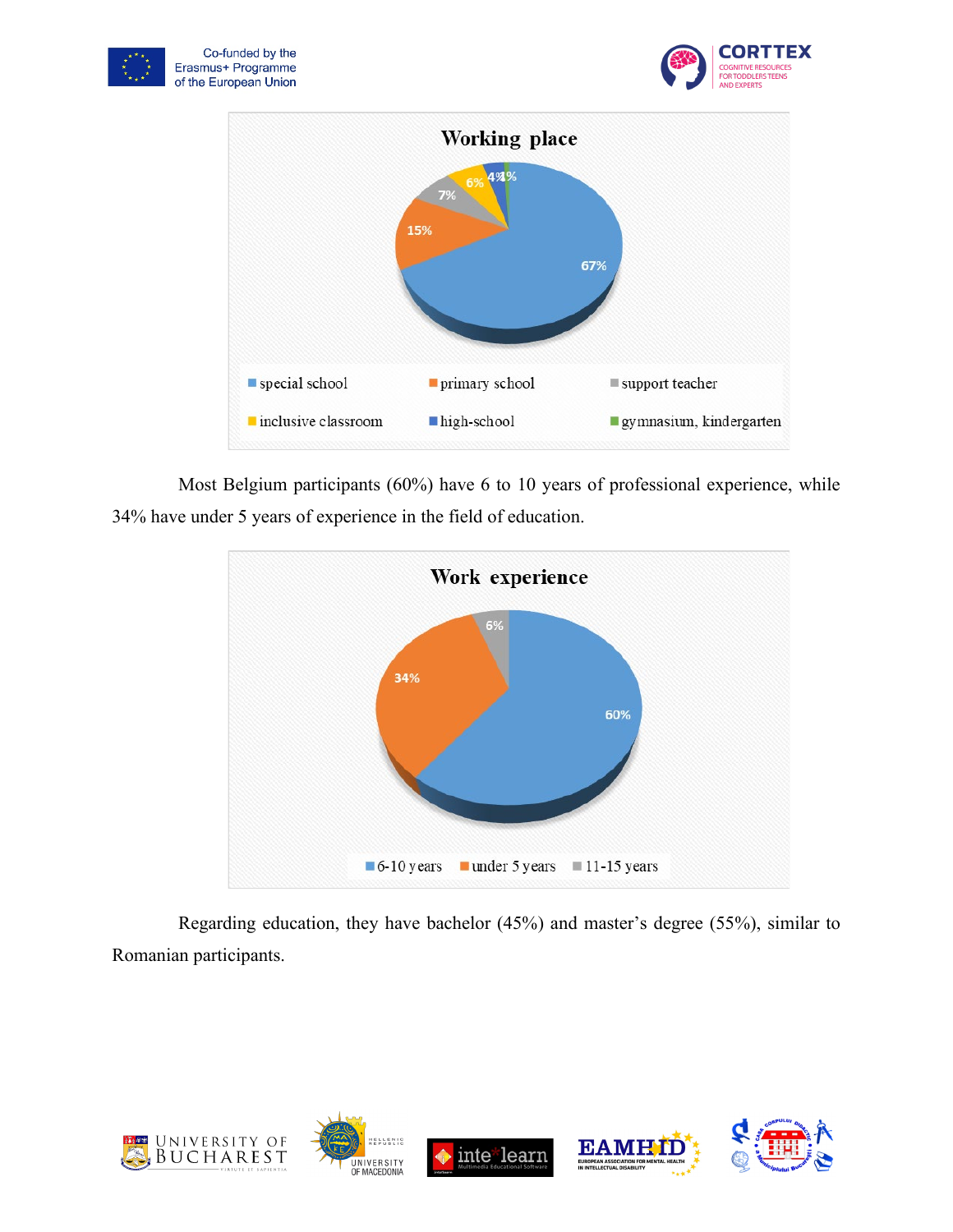



#### <span id="page-13-0"></span>*Greece*

Greek participants work in special schools (31%), as support teachers (26%), in primary schools (21%), in the integration department for students with disabilities (11%), and in the general teaching system from gymnasium or high-school (11%).



In contrast to Romania and Belgium, most Greek specialists have under 5 years of working experience (63%). Only 14% have over 20 years of experience, while 11% have 6 to 10 years. More details can be consulted in the chart bellow.



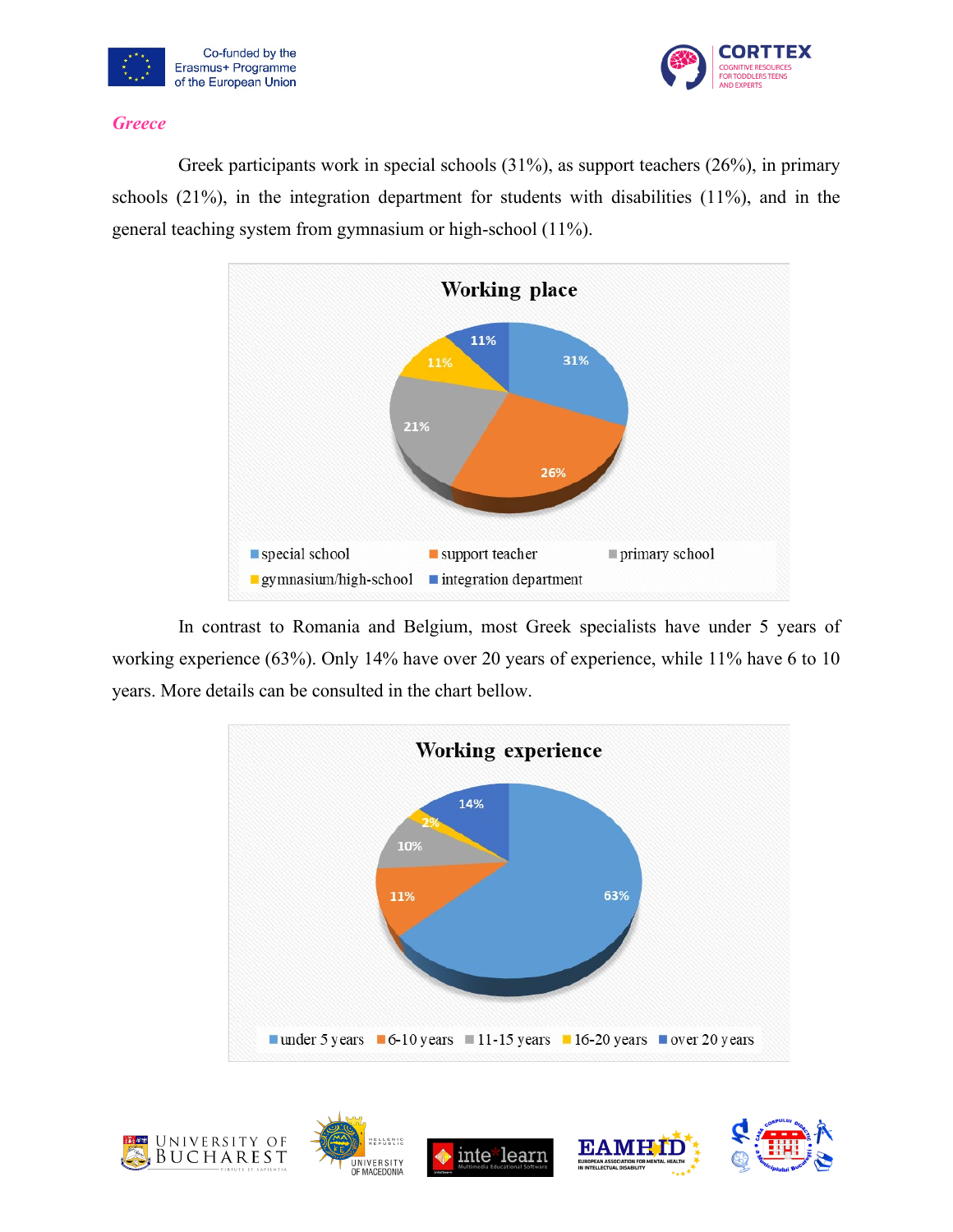



Concerning education, 46.2% of Greek participants have vocational studies and 41.9% have a postgraduate degree. A minority has secondary education (4.3%) and PhD studies  $(2.2\%)$ .

#### <span id="page-14-0"></span>**3.2.Attitude and knowledge about students with LD**

#### <span id="page-14-1"></span>*Romania*

Most Romanian participants agree that the special scientific staff should be exclusively responsible for teaching students with LD and not the classroom teacher (61.3%), although the situation is mostly reversed in Romania, due to shortage of specialized teachers in mainstream schools. Also, the majority of respondents agree that students with LD are additional workload for the teacher (90%), and they use assistive technology to manage these students (63.8%). However, only 49% report they are familiarized with software dedicated to learning difficulties. Despite this, half of the participants believe that only modern technology can support the teaching of students with LD (53.7%), 38.9% believe this is not true of partially true, and the remaining 7.4% don't know what to say regarding this topic. The vast majority of respondents (91.4%) would like to know more about using modern technology for teaching students with LD.

The involvement of parents in the students' homework is necessary, as the participants report (88.6%). Roughly half of the participants respondents believe that students with LD cannot be taught all subjects (58.5%), an attitude which can be an obstacle in teaching them correspondingly. However, most specialists declare that their school is supportive of teachers who teach children with LD (74.7%).

| <b>ROMANIA</b> ( $N = 489$ )                                                                                                      | (not<br>true) | (partially<br>true) | 3<br>(moderately<br>true) | 4<br>(true) | 5<br>(very<br>true) |
|-----------------------------------------------------------------------------------------------------------------------------------|---------------|---------------------|---------------------------|-------------|---------------------|
| 10. The special scientific staff is exclusively responsible<br>for teaching students with LD not the teacher of the<br>classroom. | 13.3          | 14.9                | 29.4                      | 16.6        | 15.3                |
| 11. Students with LD can't be taught all subjects.                                                                                | 21.3          | 13.3                | 22.9                      | 18.4        | 17.2                |
| 12. Teaching students with LD is additional workload for<br>the teacher.                                                          | 4.3           | 2                   | 8.6                       | 18.8        | 62.6                |
| 13. My school is supportive of teachers who teach children<br>with LD.                                                            | <sup>10</sup> | 7.4                 | 18.6                      | 17.2        | 38.9                |









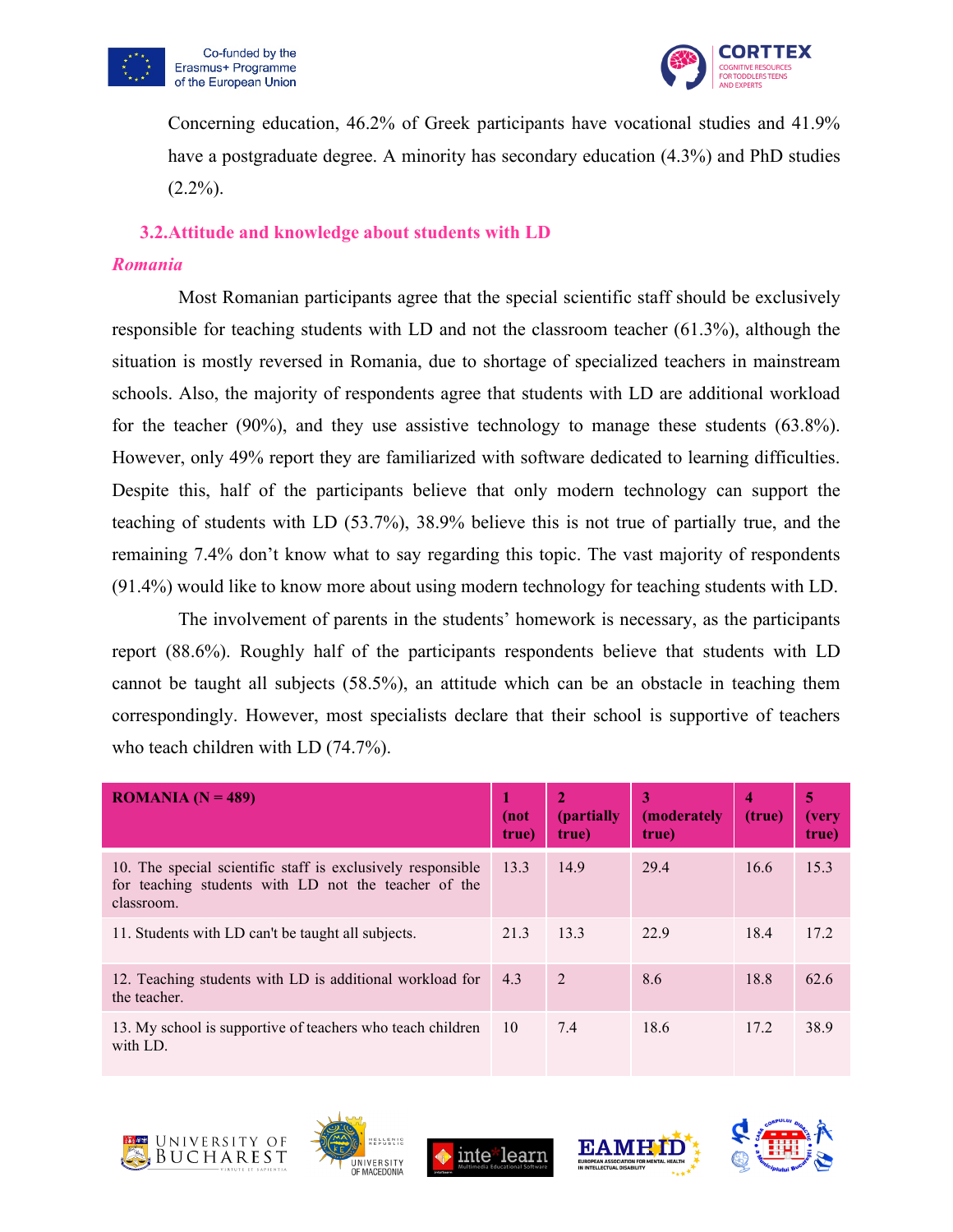



| 14. I use assistive technology to manage students' LD.                                       | 16   | 9.8            | 25.2 | 22.9 | 15.7 |
|----------------------------------------------------------------------------------------------|------|----------------|------|------|------|
| 15. I recognize that the involvement of parents in students'<br>homework is necessary.       | 5.7  | 4.3            | 10.4 | 17.6 | 60.6 |
| 16. I am familiar with software related to learning<br>difficulties.                         | 20.2 | 17.2           | 24.7 | 15.1 | 9.2  |
| 17. Only modern technology can support the teaching of 21.1<br>students with LD.             |      | 17.8           | 33.5 | 13.5 | 6.7  |
| 18. I would like to know more about using modern<br>technology in teaching students with LD. | 5.9  | $\overline{1}$ | 8.6  | 11.9 | 70.9 |

#### <span id="page-15-0"></span>*Belgium*

From the 111 Belgium specialists who answered our survey, 45% declared that they don't work with students with LD. The completion of the survey is due to the interest these people have in the topic, despite not having professional experience with LD. Most Belgian specialists (78.4%) tend to consider that the teacher in the classroom is also responsible for students with LD, not just special scientific staff. In contrast to Romanian respondents, 32.4% of Belgian teachers consider that a student with LD is not an additional workload for the teacher, while 45% consider that this is partially true. Only a minority (22.5%) believes that students with LD represent additional workload. Perhaps the school's supportive policy for teachers who interact with students with LD has something to do with these answers, since 98.2% report working in such supportive settings. Approximately, 55% use assistive technology to manage students with LD and only 42.3% believe that only modern technology can support the learning process in these students. Nevertheless, all respondents want to know more about the use of technology to facilitate learning. 45% of them are partially familiarized with software dedicated to learning difficulties, so there is still room for improving the relationship with educational software.

Approximately 31% of Belgian specialists reported that students with LD cannot be taught all subjects, 13.5% said that this is partially true, and 38.7% believe that this is not true at all. As with Romanian respondents, the vast majority of Belgian participants (94.5%) recognize the necessity for parents to be involved in the students' homework.









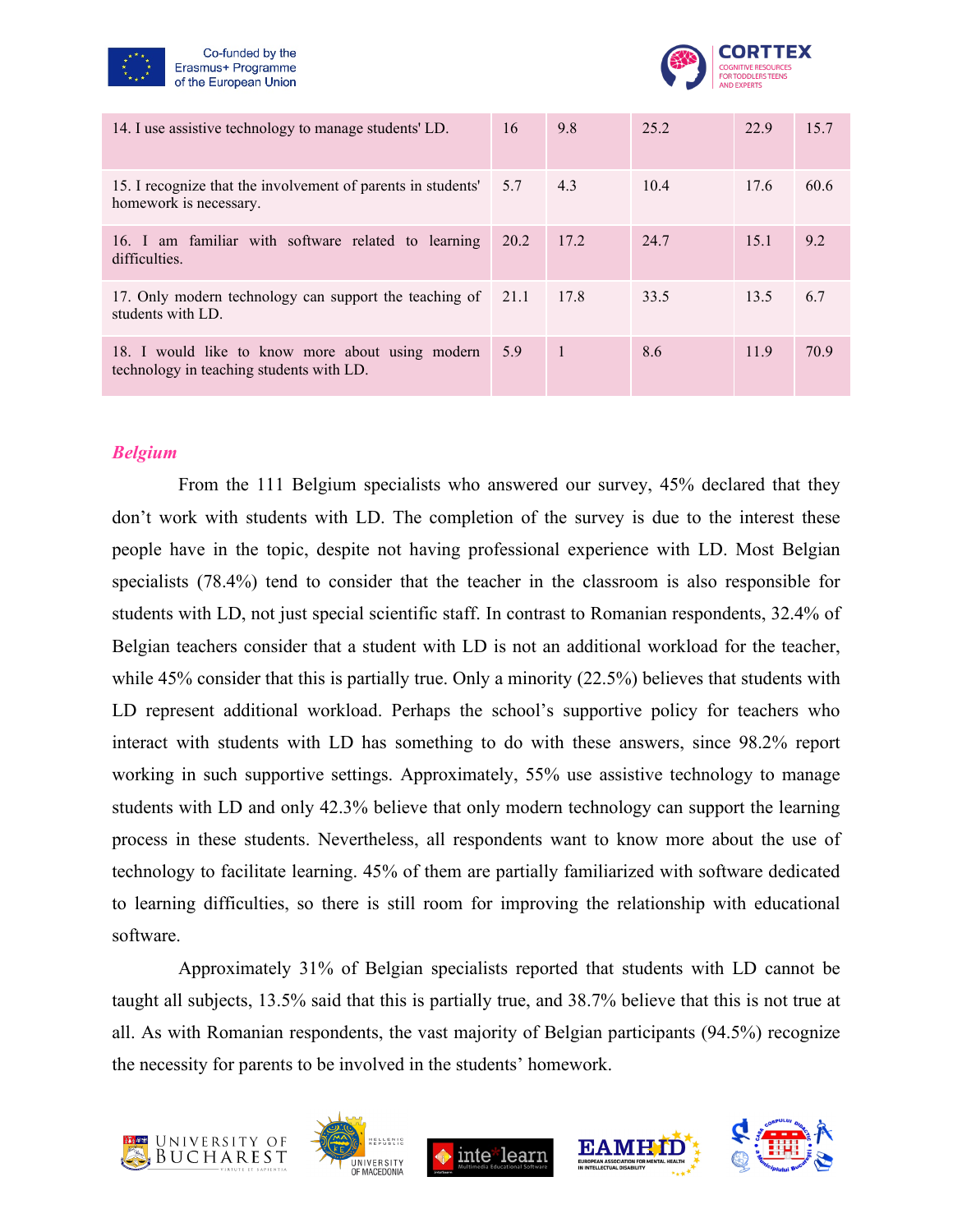



| <b>BELGIUM</b> ( $N = 111$ )                                                                                                      | $\mathbf{1}$<br>(not<br>true) | $\overline{2}$<br>(partially<br>true) | 3<br>(moderately<br>true) | $\overline{\mathbf{4}}$<br>(true) | 5<br>(very<br>true) |
|-----------------------------------------------------------------------------------------------------------------------------------|-------------------------------|---------------------------------------|---------------------------|-----------------------------------|---------------------|
| 10. The special scientific staff is exclusively responsible<br>for teaching students with LD not the teacher of the<br>classroom. | 18.9                          | 59.5                                  | 17.1                      | 3.6                               | $\theta$            |
| 11. Students with LD can't be taught all subjects.                                                                                | 38.7                          | 13.5                                  | 16.2                      | 12.6                              | 1.8                 |
| 12. Teaching students with LD is additional workload for<br>the teacher.                                                          | 32.4                          | 45                                    | 9.9                       | 10.8                              | 1.8                 |
| 13. My school is supportive of teachers who teach children<br>with LD.                                                            | $\boldsymbol{0}$              | $\theta$                              | 14.4                      | 18.9                              | 64.9                |
| 14. I use assistive technology to manage students' LD.                                                                            | $\mathbf{0}$                  | $\theta$                              | 7.2                       | 5.4                               | 42.3                |
| 15. I recognize that the involvement of parents in students'<br>homework is necessary.                                            |                               | 0.9                                   | 18                        | 45                                | 31.5                |
| 16. I am familiar with software related to learning<br>difficulties.                                                              | 0.9                           | 45                                    | 3.6                       | 33.3                              | 17.1                |
| 17. Only modern technology can support the teaching of<br>students with LD.                                                       | 12.6                          | 28.8                                  | 38.7                      | 2.7                               | 0.9                 |
| 18. I would like to know more about using modern<br>technology in teaching students with LD.                                      | $\mathbf{0}$                  | $\mathbf{0}$                          | 0.9                       | 56.8                              | 42.3                |

#### <span id="page-16-0"></span>*Greece*

Similar to Belgian respondents, most Greek specialists in education (74.2%) believe that the teacher is also responsible for teaching students with LD, not exclusively the special scientific staff. Like respondents in Romania, most Greek teachers (80.7%) consider that a student with LD is an additional workload for the teacher, even though the school they work in is supportive of teachers interacting with LD students, as 86% of them report. It seems that this support is not enough to take the workload off the teachers. As in the other two countries, most Greek participants (86%) also use assistive technology in teaching these students, they are familiarized with software related to learning difficulties (76.4%), but they would like to know more about the use of modern technology in educating students with LD (96.7%). Similar to the







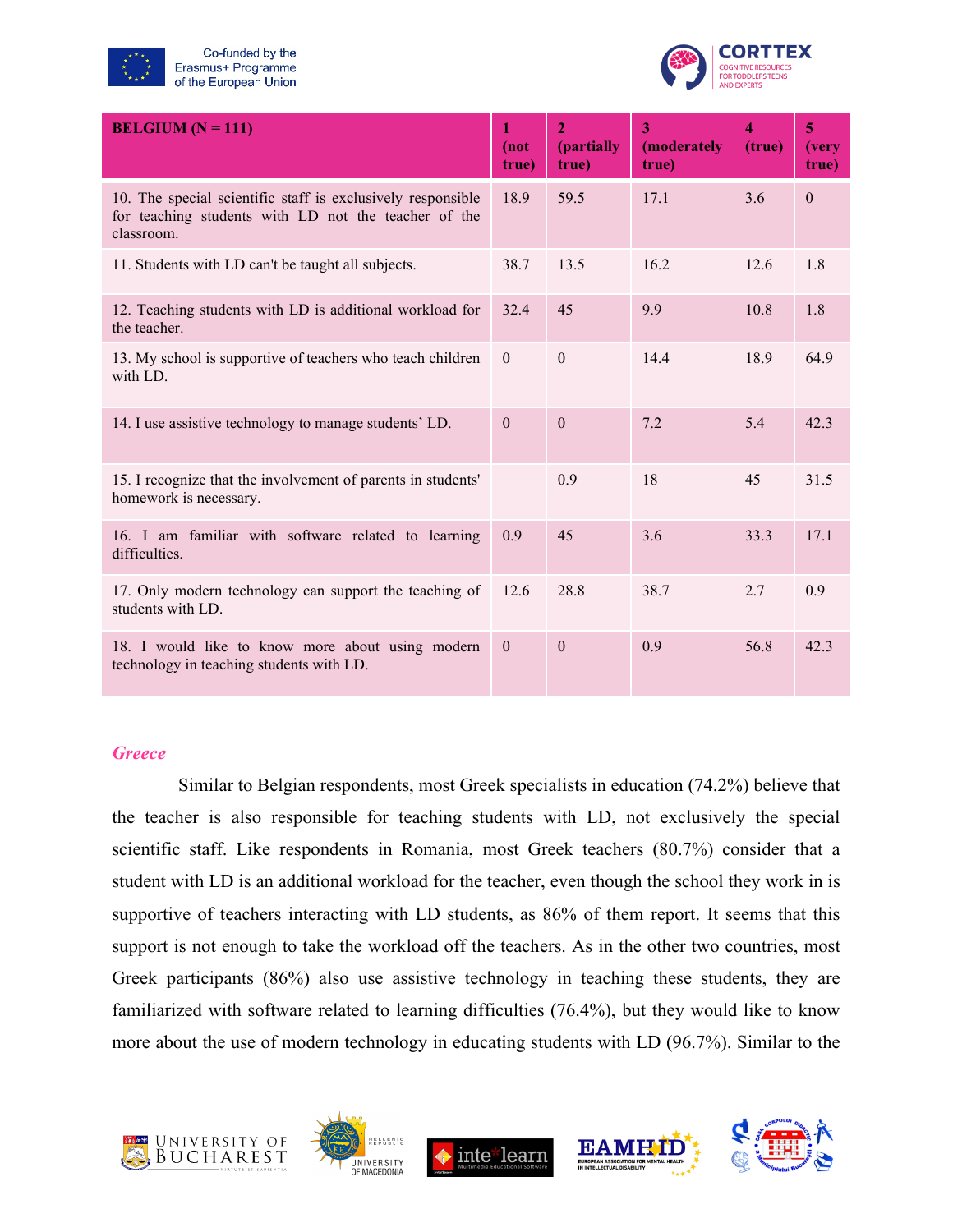



other two countries, in Greece it is also recognized the necessity that parents get involved in the students' homework (97.8%).

When faced with the claim that students with LD cannot be taught all subjects, 52.7% of Greek respondents said this is not true at all, showing a positive attitude, while 25.8% consider this is partially true. Only 25.8% believe this to be true. These results are in contrast to what Romanian teachers believe. This difference may be due also to the fact that most Greek specialists are younger and they incorporated the modern policies about disability faster, they have few years of experience and mostly teach in special schools or are support teachers – which means they are well familiarized with a variety of special needs students. Most Romanian respondents work in mainstream school, so they didn't get a lot of training in the area of learning difficulties. Also, they are older than their Greek fellows ( $M = 44$  years old for Romania and M = 29.6 years old for Greece) and modern views of disability can be harder to integrate.

| <b>GREECE</b> ( $N = 93$ )                                                                                                        | 1<br>(not<br>true) | $\overline{2}$<br>(partially<br>true) | 3<br>(moderately<br>true) | $\overline{\bf 4}$<br>(true) | 5<br><i>(very</i><br>true) |
|-----------------------------------------------------------------------------------------------------------------------------------|--------------------|---------------------------------------|---------------------------|------------------------------|----------------------------|
| 10. The special scientific staff is exclusively responsible<br>for teaching students with LD not the teacher of the<br>classroom. | 43                 | 31.2                                  | 14                        | 11.8                         | $\theta$                   |
| 11. Students with LD can't be taught all subjects.                                                                                | 52.7               | 25.8                                  | 8.6                       | 9.7                          | 3.2                        |
| 12. Teaching students with LD is additional workload for<br>the teacher.                                                          | 7.5                | 11.8                                  | 26.9                      | 43                           | 10.8                       |
| 13. My school is supportive of teachers who teach children<br>with LD.                                                            | 3.2                | 10.8                                  | 32.3                      | 33.3                         | 20.4                       |
| 14. I use assistive technology to manage students' LD                                                                             | 3.2                | 10.8                                  | 24.7                      | 41.9                         | 19.4                       |
| 15. I recognize that the involvement of parents in students'<br>homework is necessary                                             | $\theta$           | 2.2                                   | 11.8                      | 35.5                         | 50.5                       |
| 16. I am familiar with software related to learning<br>difficulties                                                               | 10.8               | 12.9                                  | 40.9                      | 24.7                         | 10.8                       |
| 17. Only modern technology can support the teaching of<br>students with LD                                                        | 15.1               | 32.3                                  | 37.6                      | 14                           | 1.1                        |









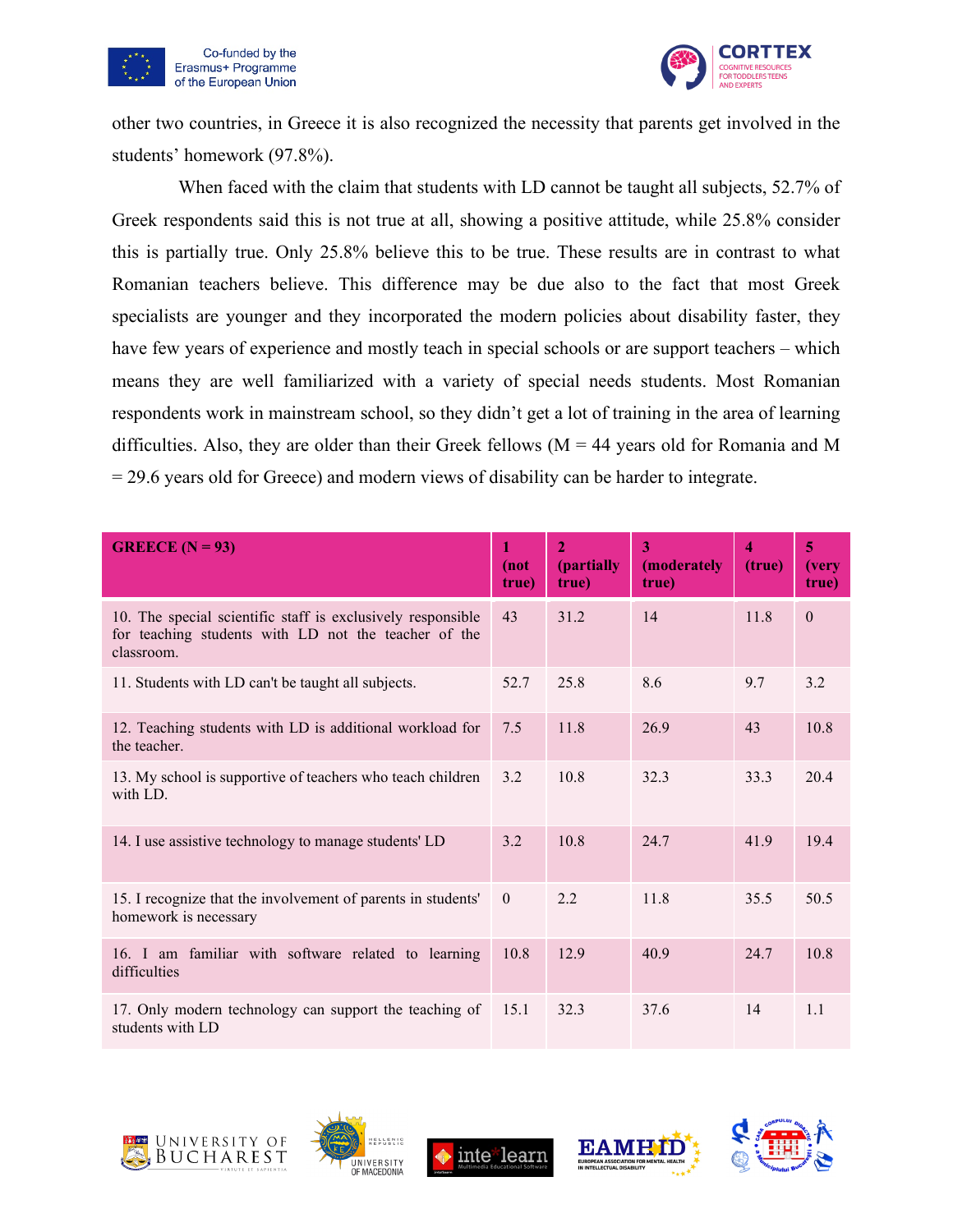



2.2 1.1 4.3 24.7 67.7

#### <span id="page-18-0"></span>**3.3.Concerns and needs regarding teaching children with LD**

Comparative analysis of teaching concerns in students with LD showed that teachers in Greece have the highest average level of concerns  $(M = 91.9, SD = 11.7)$ , followed by teachers in Romania ( $M = 85.9$ ,  $SD = 17$ ) and by those in Belgium ( $M = 73.5$ ,  $SD = 14.3$ ). According to the Welch's ANOVA test for unequal variances, these overall differences are statistically significant (F  $(2, 195) = 50.8$ ,  $p < 0.001$ ). More specifically, the Games-Howell post-hoc tests showed that the differences were significant between: Romania and Greece (t(151) = -5.95, p  $\leq 0.001$ ), Romania and Belgium (t(188) = 12.4, p  $\leq 0.001$ ), and, respectively, Greece and Belgium (t(192) = 18.3,  $p < 0.001$ ).

*Greek* participants reported higher means regarding concerns and needs such as students' attitudes towards subjects in the classroom, teaching approaches, cognitive development, behaviour management, students' attitudes about peers with learning difficulties, available resources for teaching students with LD in the mainstream classroom, difficulties in learning particular subject areas, collaboration with parents, enhancing teaching methods for students with LD, the use of feedback. Similarly, *Romanian* participants reported higher concerns regarding the following areas: strategies for the cognitive development and behaviour management of students with LD, students' attitudes about peers with learning difficulties, difficulties in learning particular subject areas, the teacher's own inability to manage learning difficulties in the mainstream classroom, collaboration with parents, enhancing teaching methods for students with LD, the use of feedback. *Belgium* respondents are mostly concerned about cognitive development and behaviour management strategies, available resources for teaching students with LD in the mainstream classroom, how to design educational materials for LD, collaboration with parents, the use of feedback.

#### <span id="page-18-1"></span>**3.4.Integrated curriculum use**

Regarding the use of integrated curriculum strategies in teaching, the comparative analysis showed that teachers in Romania have the highest average level of use of these strategies (M = 108.5, SD = 16.9), closely followed by teachers in Greece (M = 107.1, SD =







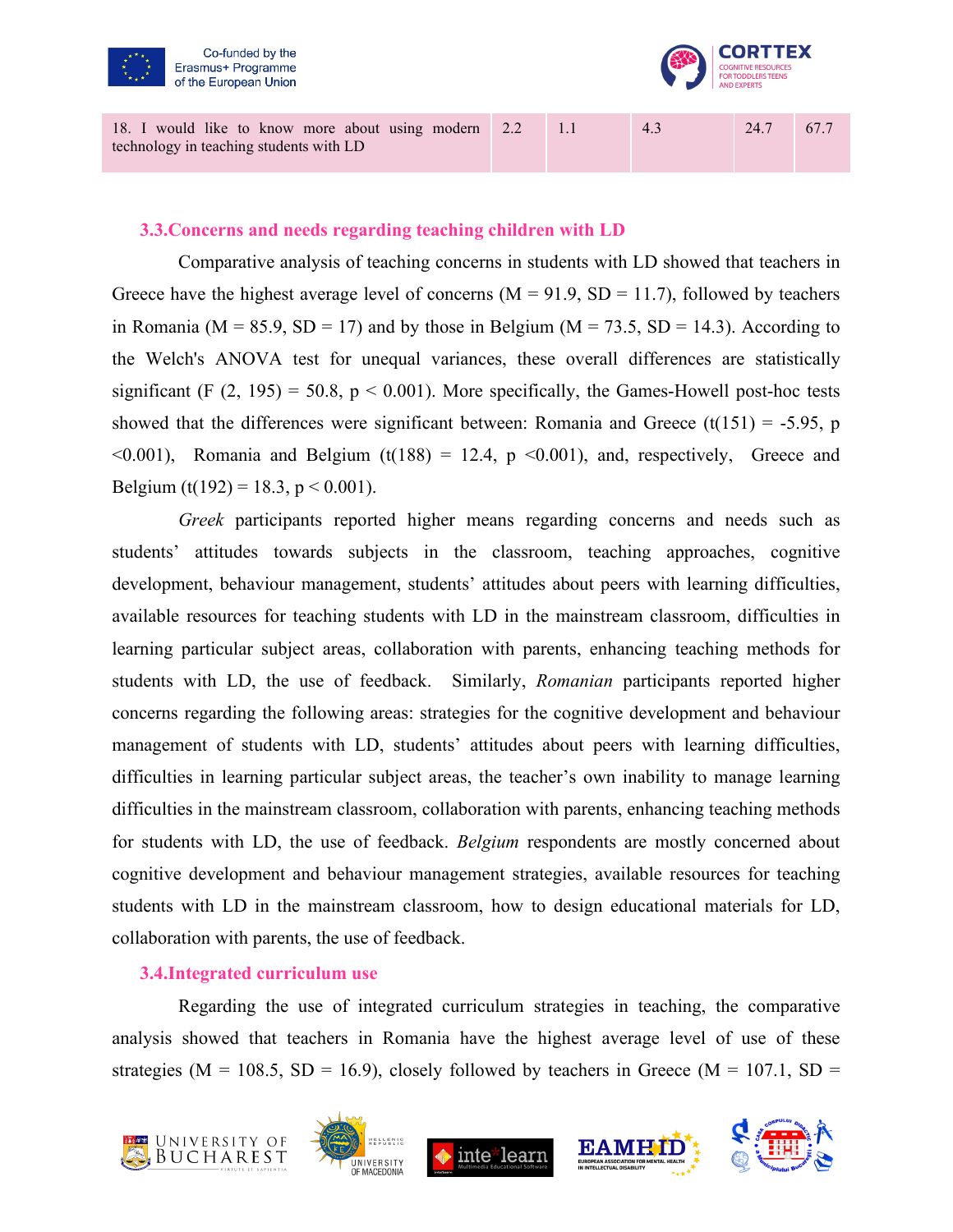



17.6) and those from Belgium ( $M = 98.8$ , SD = 11.3). According to the Welch's ANOVA test for unequal variances, these differences are statistically significant (F  $(2, 189) = 27.3$ , p < 0.001). The Games-Howell post-hoc tests showed that the differences were significant between: Romania and Belgium (t(235) = 7.34,  $p < 0.001$ ) and, respectively, Greece and Belgium (t(142)  $= 3.81$ , p  $\leq 0.001$ ).

#### <span id="page-19-0"></span>**3.5.Methods of teaching Mathematics**

*Romanian* respondents listed the following methods for teaching Mathematics: graphic, visual methods; individual work (worksheets, homework); explanations; exercises; didactic play; modelling; computer assisted teaching; teaching through discovery; interactive methods; classic teaching.

*Belgium* participants had consistent responses and they teach Mathematics using supportive tools (tablets, calculator, abacus, notepad); whiteboard, smartboard; pitch cards.

*Greek* participants mentioned a variety of methods, the most common of which are: the CRA method (Concrete-Representational-Abstract), natural and virtual manipulatives, teaching using video (video-modeling, video-prompting, video self-modeling, point of view video modeling), diagrams, bar graphs, graphs; materials produced by EPSYPE (Child and Adolescent Psychosocial Health Society); multi-sensory method; interactive whiteboard; drawing and symbols using fingers and visual material.

#### <span id="page-19-1"></span>**3.6.Methods of teaching Reading**

Regarding the teaching of reading skills, *Romanian* teachers mainly use the following methods: graphic, visual methods; explanations, exercises; didactic play; differential learning; reading out loud; conversation; phonetic method; role playing; concrete-intuitive method; storytelling; interactive methods.

*Belgium* teachers mainly use modern technology for teaching reading: Alinea software; smartboard/whiteboard, tablets, notepads.

*Greek* teachers reported the use of the following methods: differential teaching; analytic or syllabic method; use of special software, visual aids; a multi-sensory approach, which includes touching mobile letters, drawing letters and pronouncing their sound, creating syllables









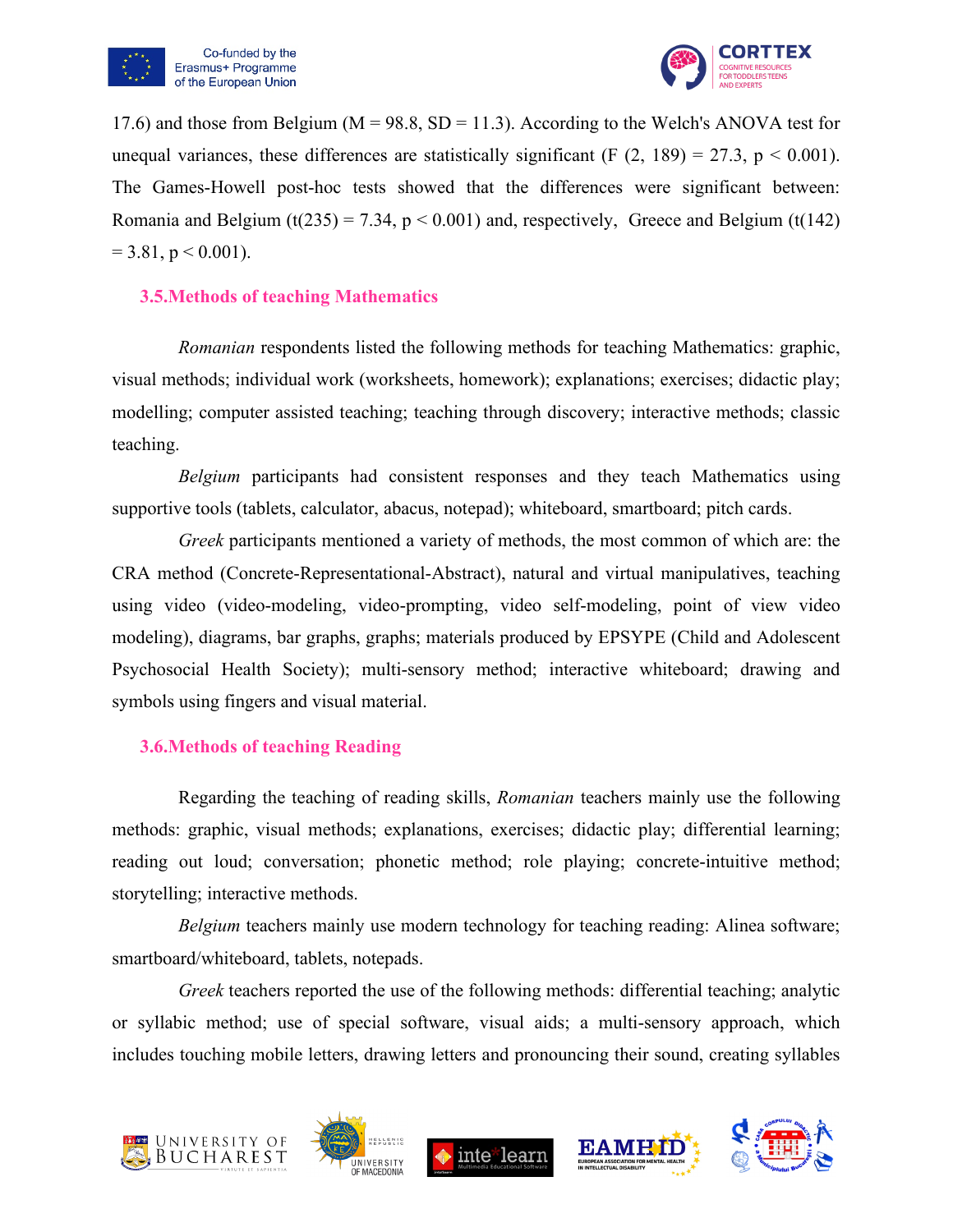



and then words; demonstrating the process and / or steps the child needs to follow, repetitively; holistic method, phonetic method; theatrical game.

#### <span id="page-20-0"></span>**3.7.Methods of teaching Writing and Spelling**

In *Romania*, teachers use mainly the following methods for teaching writing and spelling skills: dictation; worksheets; tracing; copying text; multisensory methods; demonstration; exercises; project method; imitation; prompting; phonetic-analytic-synthetic method; group spelling method; Montessori method.

In *Belgium*, teachers use repetitive spelling, whiteboard, notepad, use of capital letters for beginners.

In *Greece*, the following methods were listed most frequently: using modeling or video modeling in which one of the child's classmates is shown to demonstrate the desired target behavior; visual organizers; multisensory method; materials produced by EPSYPE; letter recognition, fine motor skills, pencil holding, syllabic writing; interactive map; differentiated/ adapted teaching; pre-writing exercises.

#### <span id="page-20-1"></span>**3.8.Identifying students with LD**

In *Romania*, teachers identify students with LD in the following ways: observation (differences in performance tests on writing, reading, mathematics; behavioral observation – they are inattentive in classes, they have poorer language skills than peers); initial and formative assessment; with help from the school's psychologist; observing the differences in performance between them and peers; they learn much slower and give simpler answers; psycho-pedagogical assessment.

In *Belgium*, the identification of students with LD is done early on by the school administration or system and the teachers don't have an active role in this process. The situation provides proof of a well-organized system and high specialization of each profession.

In *Greece*, the identification of students with LD is done by employing several strategies, as follows: observe the difficulties that the student might show, the performance and the deficiencies of the students; collect the history of the family, observe how the child learns; observe their writing and reading skills, identify the students that keep having difficulties in









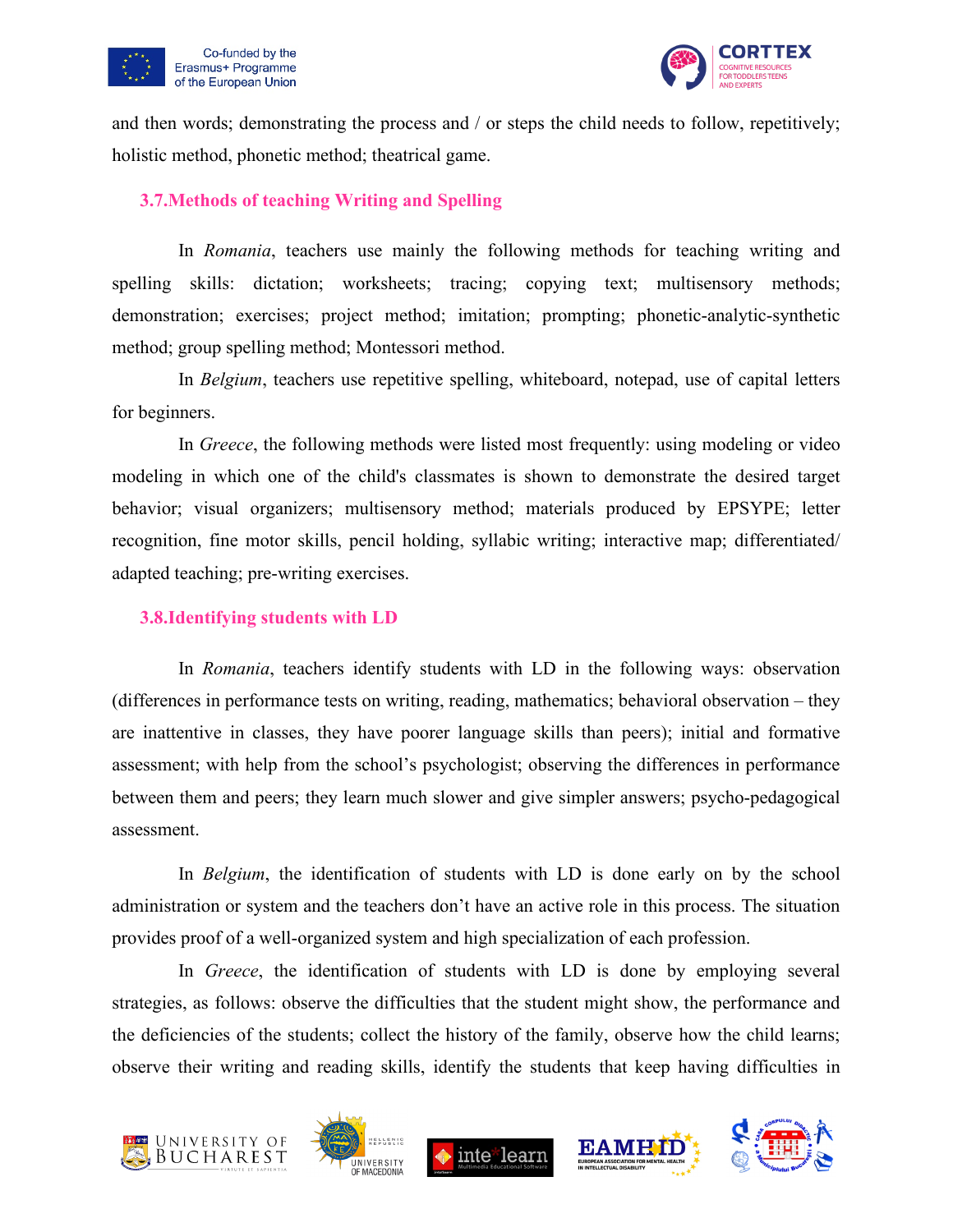



reading and mathematics even though I have explained them repetitively; using validated diagnostic approaches and tools or informal methods of assessment like writing and reading samples.

#### <span id="page-21-0"></span>**3.9.Assessing students' cognitive skills**

Methods used in *Romania*: standardized, specific tests for measuring cognitive abilities; observing their performance in oral, practical and written tasks; analyzing the products of their academic activities; analyzing problem solving skills; psychological testing done by another professional (psychologist).

Methods used in *Belgium*: dedicated tests, exercises; continuous evaluations of their performance in cognitive areas.

Methods used in *Greece*: children's achievement in tests/ exams/ trials; continuous questions on multiple/ different/ several items; written and oral tests; standardized and qualitative tests; observation; the assessment process includes: a) a questionnaire from a student, parents and any teachers involved, b) personal (contact) estimation through (with) activities in various areas of cognitive functions (memory, perception etc.) to gather information on how the child learns, but also the with an organized process of selecting information (strategy selection process), and, c) application of necessary (supportive) hardware.

The need for training regarding cognitive education of students with LD was close to maximum in all three countries: Romania (92.2%), Belgium (100%), Greece (94.3%).

#### <span id="page-21-1"></span>**3.10.Managing challenging behaviors of students with LD**

Managing challenging behaviors is a key point in educating students with LD and specialists all around the world use structured and less structured methods. The the analyzed countries, the participants mentioned using a variety of methods and the most frequent are listed below.

*Romania*: discussion, conversations, explanations, reading stories about good behavior, therapeutic stories, role playing, group games, assertive communication in interacting with the students, behavior monitoring, positive reinforcement, elimination of triggers (when possible), ignoring the challenging behavior, methods of attention distraction, talking with the parents, school counseling for the student.









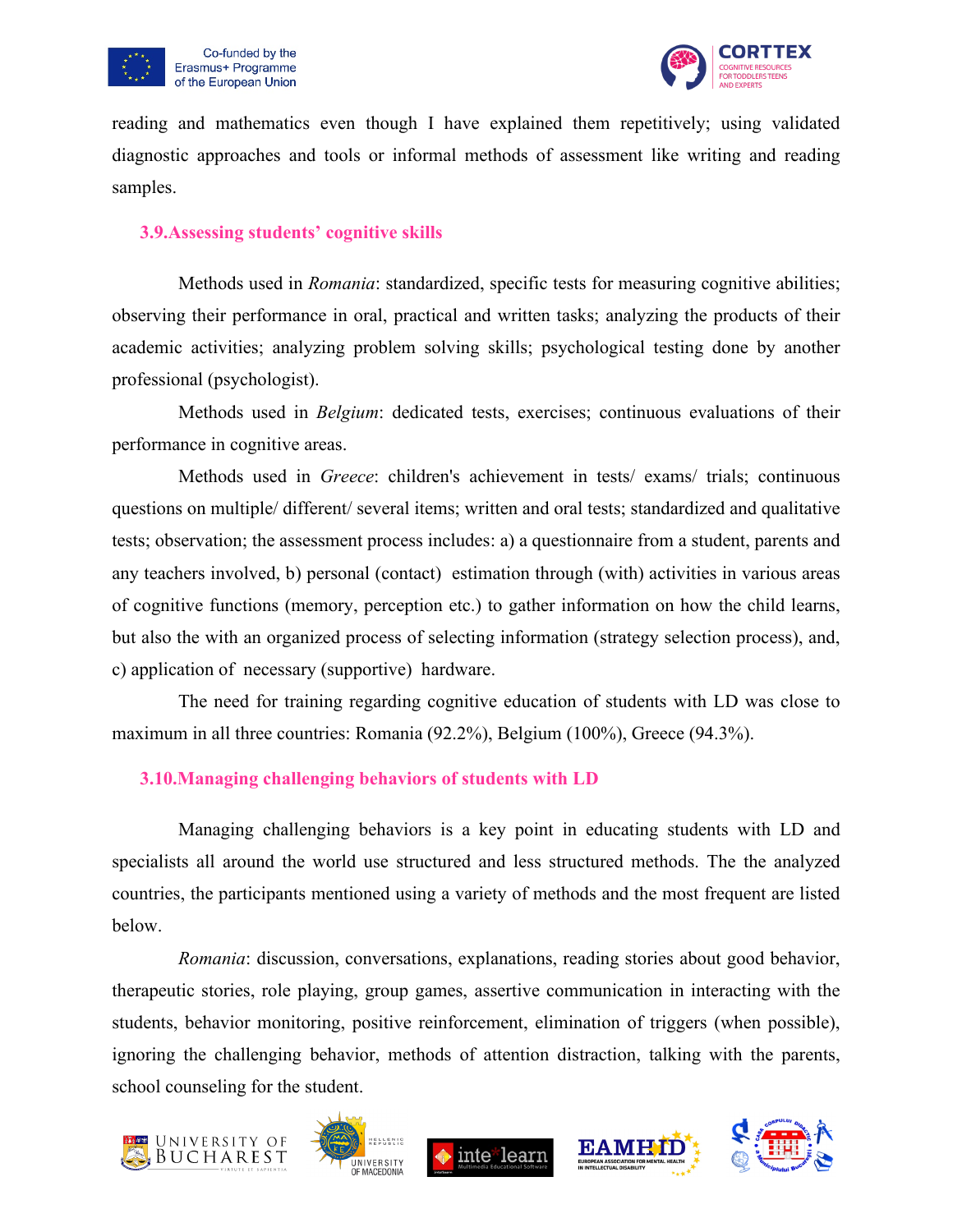



*Belgium*: discussion, active listening, understanding the student's perspective, keeping a calm attitude.

*Greece*: discussion about the rules, observation, positive and negative reinforcement, social stories, role playing representation of wrong/ right behavior, collaborative methods, project method, teaching and strengthening self-esteem, self-regulation; the STAR system; the model by Greenberg, Speltz and Delyn.

The need for training regarding strategies to manage challenging behaviors of students with LD was very high: Romania (93.7%), Belgium (96.4%), Greece (96.6%).

#### <span id="page-22-0"></span>**3.11.Cultivating empathy in students with LD**

Empathy is a protective factor for burnout in students (Farina et al., 2020), an ability that helps them to have better relationships in school (Wang et al., 2018) and, indirectly, to have a better academic performance (Making Caring Common Project, 2018). That's why we wanted to see what methods education specialists use to cultivate empathy in students with LD.

*Romanian* participants reported the use of the following methods: collaboration with students, role playing, group talk, debates, therapeutic stories, personal example, active listening, bonding with students, social reinforcement, non-discriminative practices in school.

*Belgium* respondents use strategies such as: talking, understanding, discovering students, discovering their personality, attitudes, talents; sharing with students.

*Greek* participants build empathy by group collaboration, experiential teaching, role playing, social stories, assistive technology, understanding and respecting individual differences.

<span id="page-22-1"></span>**3.12.Collaboration with the students' parents**

In *Romania*, teachers use diverse methods to collaborate with the students' parents, among which me mention the most commonly reported: individual meetings, telephone/online communication, discussions, regular group meetings with all the parents, assertive and honest communication.

In *Belgium*, similar methods were reported: dedicated meetings, regular parent meeting, phone calls when necessary, emails.









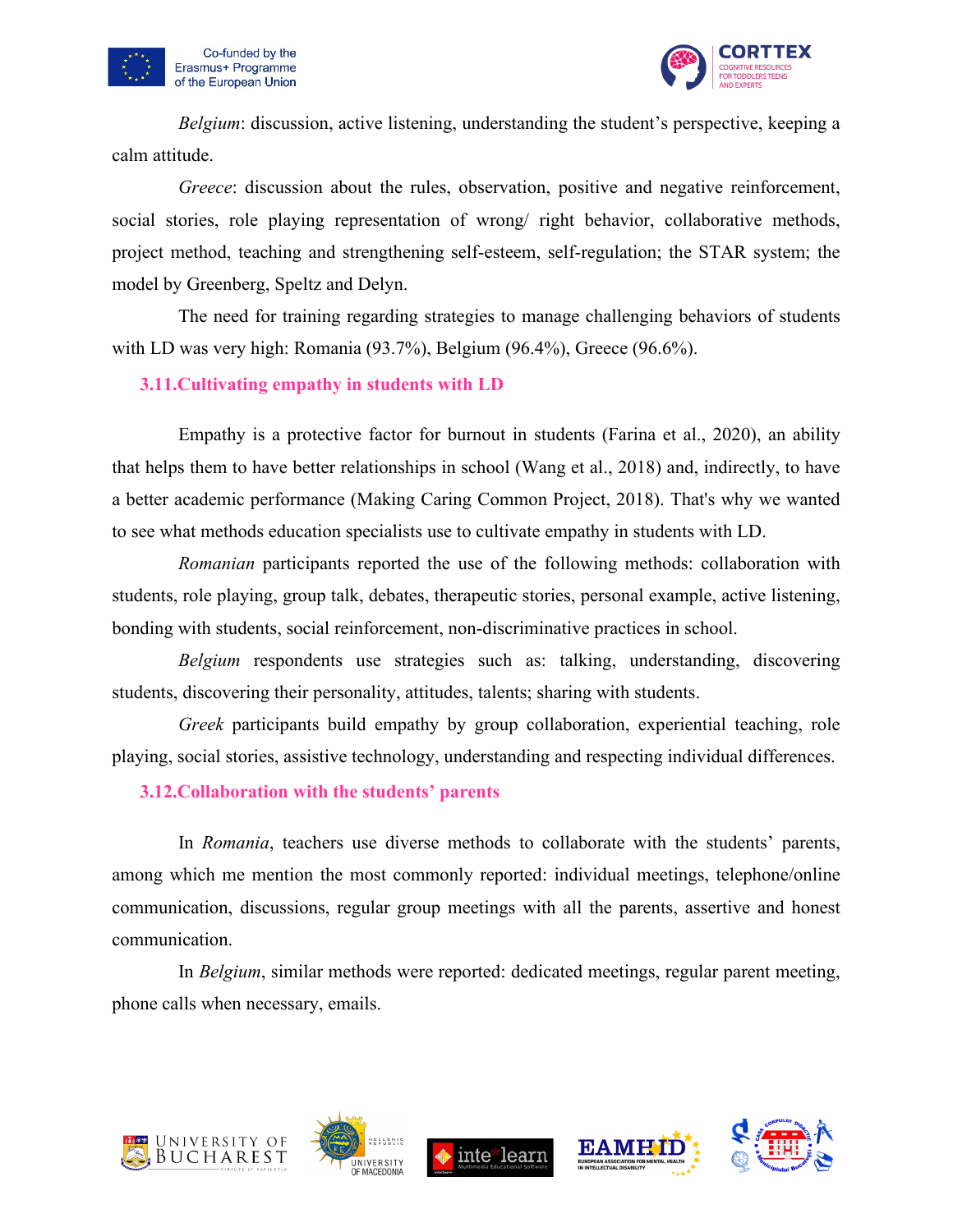



In *Greece*, the collaboration with parents is facilitated by meetings, communication notebook, telephone/email communication, positive reinforcement of parents' work and encouragement for implication in the students' academic life.

The need for training regarding collaboration with parents was very high in all three countries: Romania (89.4%), Belgium (99%), Greece (99%).

#### <span id="page-23-0"></span>**3.13. Quality of education for students with LD**

Finally, we asked participants to rate the education quality for students with LD in their current work setting. Romanians reported the lowest quality of education compared to the other countries, but still, the reported quality was moderate  $(M = 3.31, SD = 1.01)$ . Greece reported a moderate to good quality of education ( $M = 3.52$ ,  $SD = 0.74$ ) and Belgium reported a good education quality ( $M = 4.04$ ,  $SD = 0.55$ ). Welch's ANOVA showed significant overall differences between the 3 countries (F(2, 215) = 54.7,  $p < 0.001$ ). The post-hoc tests showed that the differences were significant between Romania and Belgium (t(298) = -10.42,  $p < 0.001$ ) and, respectively, Greece and Belgium (t(157) = -5.40,  $p < 0.001$ ). In conclusion, Belgium reported the highest quality of education for students with LD, compared to the other two analysed countries.

### <span id="page-23-1"></span>**4. Discussion**

The purpose of this survey was to quantitatively and qualitatively investigate the perspective of education specialists on students with LD in Romania, Belgium, and Greece. The following relevant aspects were captured: attitude and knowledge about learning difficulties, concerns about teaching students with LD, integrated curriculum use, methods of teaching Mathematics, Reading, Writing, and Spelling, methods for identifying students with LD and assessing their cognitive skills, management of challenging behaviors, parent-teacher relationship, methods of enhancing empathy in children with LD, and quality education. With the help of the obtained results, we will create a digital learning and support platform for professionals who educate children with LD.

Regarding *attitude and knowledge about learning difficulties*, similarities and differences between the three countries emerged. In the 3 countries, most participants reported that the place where they work is supportive of teachers who teach students with LD, that they









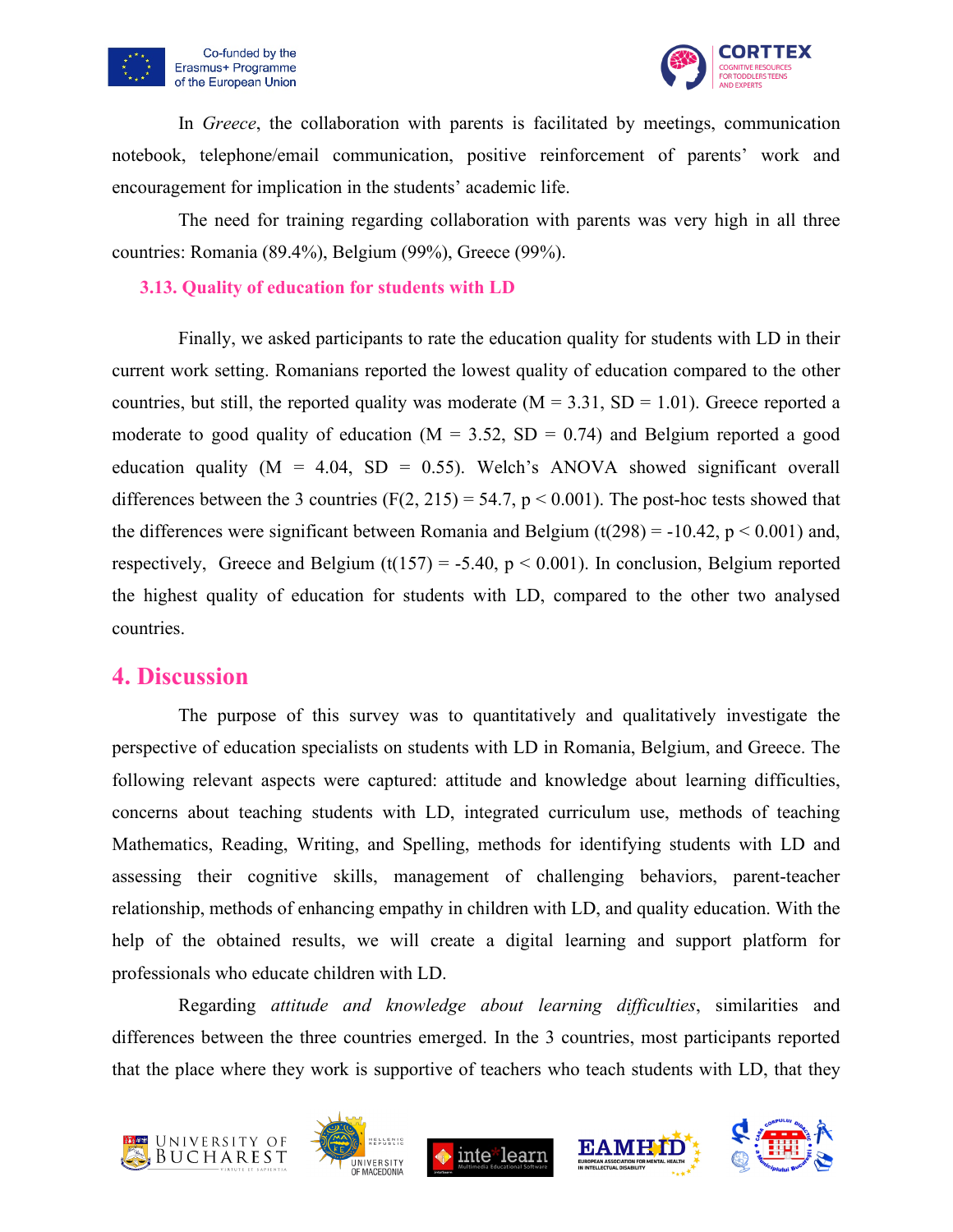



use assistive technology in teaching and, at the same time, they would like to know more about the technologies they could use for students with LD. Assistive technology has proven to be useful in the learning process of LD students, in the sense that there are software and devices that improve learning outcomes and, at the same time, increase learning satisfaction. Of course, there is no single solution for all cases, so it is recommended to customize the methods according to the characteristics of students (Perelmutter et al., 2017). In addition, the need for parental involvement in the homework of children with LD is recognized by the participants in this need analysis. The involvement of parents in the school life of students, especially those with learning difficulties, is seen as a beneficial factor, which helps both the child and the educator to improve the education provided. Also, children who receive help from their parents may have better academic performance, compared to those who struggle without family help with schoolwork (Nichols, 2000).

As stated before, some differences emerged. In Romania, most participants believe that the special scientific staff should be exclusively responsible for students with LD, not the classroom teacher. In contrast, in Belgium and Greece only a quarter of participants share this belief. These differences can be explained by the fact that most participants from Romania work in mainstream schools, not in special schools or special education (as participants from Belgium and Greece) and they don't have the necessary training to manage students with LD so it makes sense that they prefer other specialists to take responsibility to students with LD. In the other two countries, most educators have training in special education. This result highlights the stringent need for training teachers in Romanian mainstream schools in educating students with LD.

Most Romanians and Greeks consider a student with LD to be additional workload for the teacher, while only a minority of Belgium teachers (22.5%) believe the same way. In general, the consensus is that learning disabilities are associated with greater workload and teacher burnout risk, especially if the disabilities are severe (Male & May, 2003; Male & May, 2009).

Regarding the *concerns and needs associated with teaching students with LD*, Greece reported the highest average level of concerns, closely followed by Romania. Belgium reported the lowest level of concern. Qualitative analysis of responses showed that most concerns and needs are common in the 3 countries: cognitive development and behaviour management strategies, available resources for teaching students with LD in the mainstream classroom, how to design educational materials for LD, collaboration with parents.









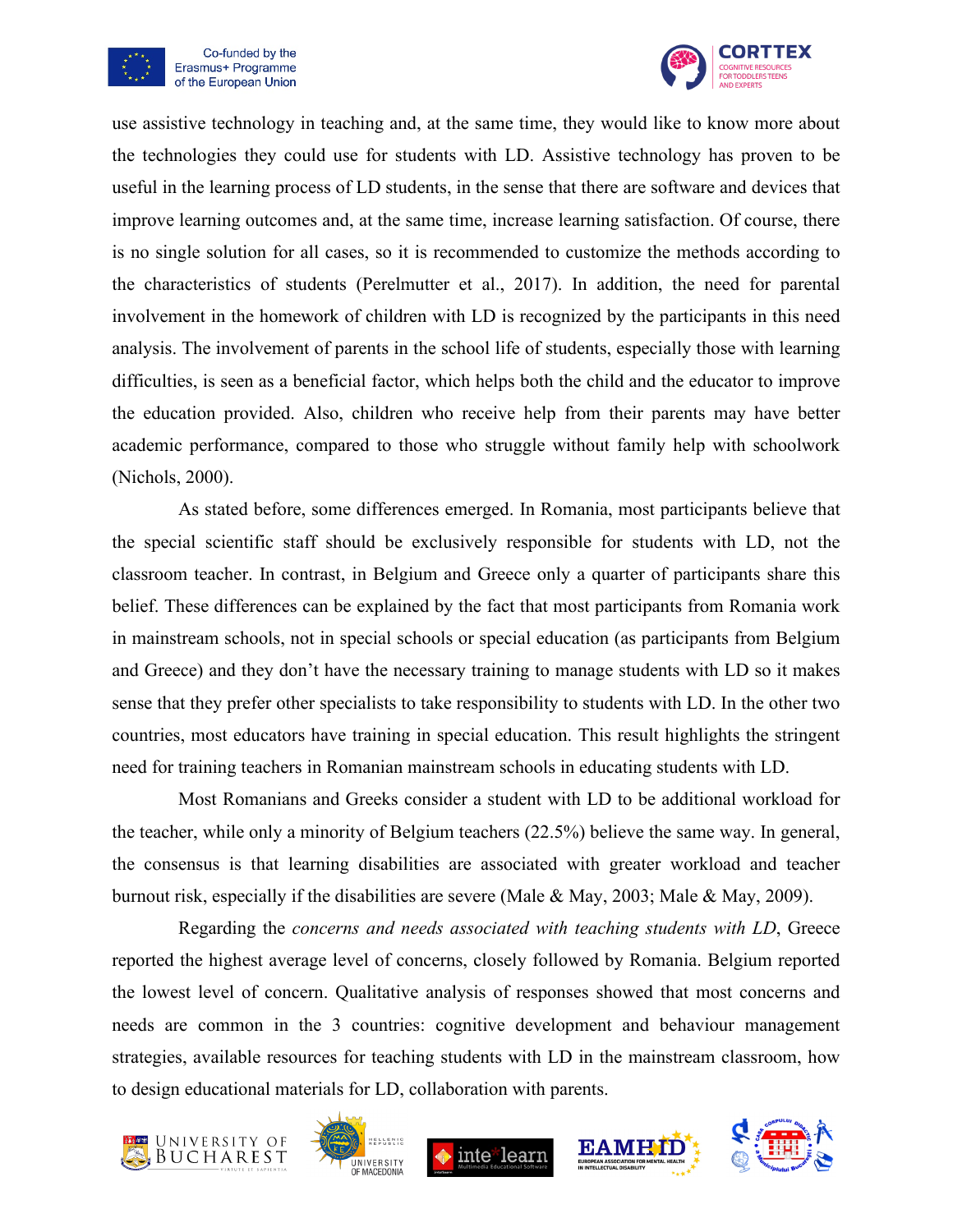



*Integrated curriculum use* was high in all countries, with the highest values in Romania, closely followed by Greece and Belgium. In the first two countries, the teachers have a lot of liberty in designing lessons and applying teaching methods. Each teacher decides how to teach a particular lesson and there are very few generally accepted models about how to teach a specific lesson or skill. Also, the educational policies for students with LD are rather general and each educator care choose what believes it's best for a particular student or lesson. The educational systems in the first two countries are managed by a national ministry and it is hard to employ specific and detailed procedures of teaching. In contrast, in Belgium there isn't a national ministry, but several ministries of education depending on the community. Therefore, it is easier to tailor specific teaching strategies based on the characteristics of that community.

The *methods of teaching Mathematics, Reading, Writing, and Spelling* are diverse in all countries (e.g., assistive technology, multisensory methods, coral and individual methods, explanations, exercises, written and oral methods, stories, role playing). However, we can observe the tendency of Belgium teachers to use mostly modern technology in teaching (tablets, smartboards, educational software) compared to the other two countries. This tendency can reflect differences in material resources or class facilities. In Romania for example, very few classes have smartboards or tablets and often this happens in privileged schools from urban areas. The social disparities are very high and negatively influence education in this country, so teachers need to be very creative and use any material at hand to provide good education.

It is widely accepted that students with LD should be identified as early as possible in the educational path so they can receive proper help as soon as possible (Kronenberger & Dunn, 2003; Shah et al., 2019). In general, teachers have an important role to play in *identifying these students*, given that many learning difficulties become problematic at the beginning of school. From the analysis performed by us, in Romania and Greece teachers use didactic and pedagogical methods to identify these students (oral / written tests, observation of differences in performance compared to other students, analysis of academic activity products, etc.). The situation is different in Belgium, where the diagnosis or identification of learning difficulties is made by other specialists, not by the teachers in the class. This procedure can be an indicator of a well-developed education system that conducts effective early screening of children with LD before they are educated. This makes the work of teachers easier because they already know which students have difficulties and can prepare with appropriate teaching methods.









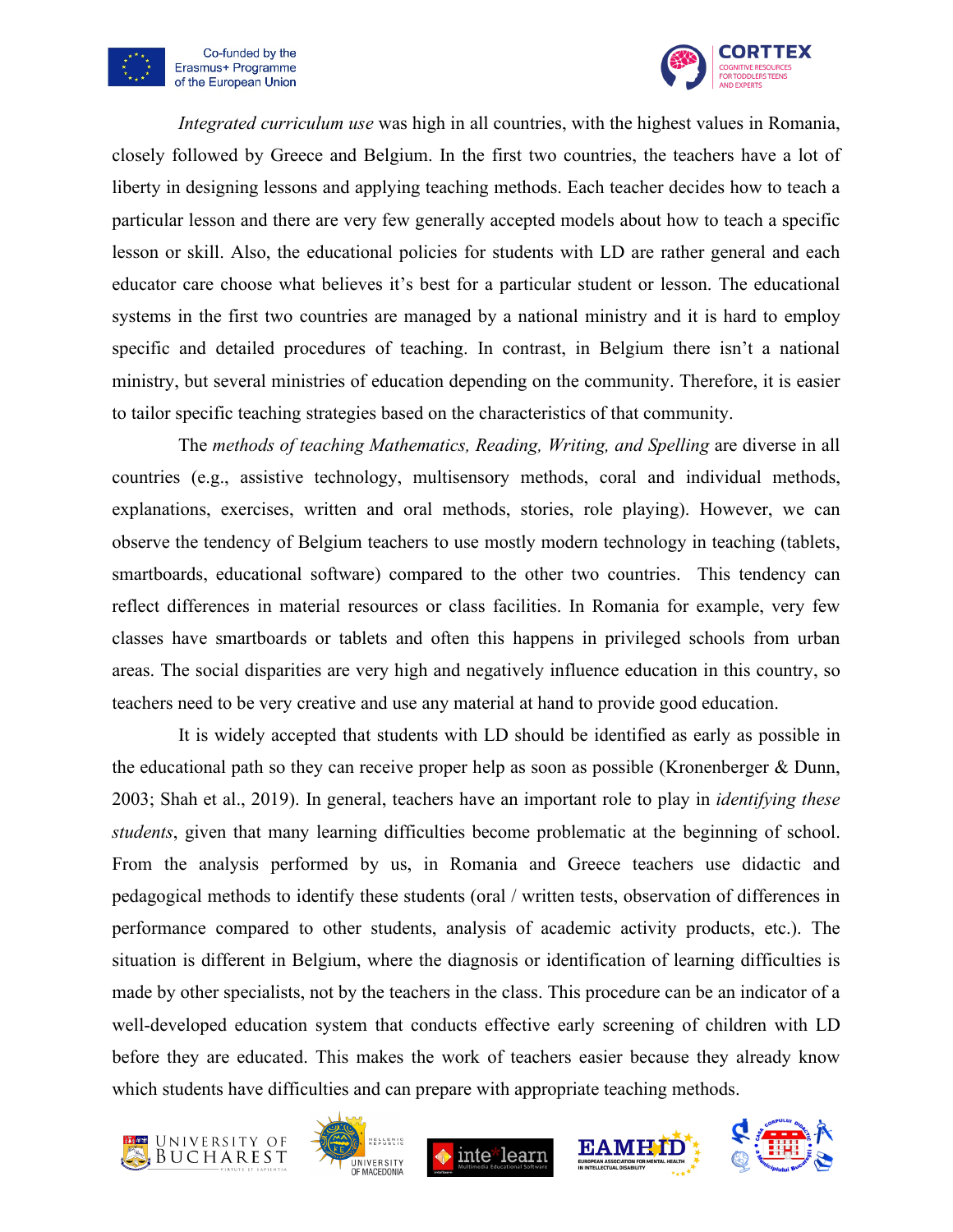





Regarding assessment of cognitive skills, managing challenging behaviors, cultivating empathy, and collaboration with parents, all countries reported similar methods and strategies. Moreover, in all countries there is a very high need for training in the area of cognitive education, challenging behavior management, and collaboration with parents of students with LD.

#### <span id="page-26-0"></span>**Limitations**

The results obtained from the survey must be interpreted taking into account several limitations that we will set out below. First, the groups of participants in each country are not nationally representative, as convenience sampling method was used. By using this method, most likely we attracted professionals interested in the LD topic, who, presumably already have some knowledge on the matter. The high percentages of training needs in the areas of cognitive education, challenging behaviors, and collaboration with parents might be partially inflated by the sampling method used (especially in Belgium and Greece where there was a small number of participants).

Moreover, there are large differences in sample size between Romania and the other two countries, showing how hard it is to collect LD data in countries such as Belgium and Greece. Belgium is a federation, and widespread access to teachers is difficult. The system is very well organized and specialized, and teachers in mainstream education meet less often with students with LD. In Greece was also difficult to collect more data, despite the fact that there seems to be an interest in the topic. The sample characteristics were different in the analyzed countries and this might bias some results. For example, most participants from Romania work in mainstream schools and the results reflect their understanding of the phenomenon and their methods. In contrast, most participants from Greece work have competences in special education and this is connected with a deeper understanding of the LD topic and different teaching methods.

In conclusion, in all three countries there is a big need for training in the area of learning difficulties, especially in cognitive education, managing challenging behaviors, and parentteacher collaboration. The results will provide the basis for designing a digital platform with free courses and resources for professionals interacting with students with LD.









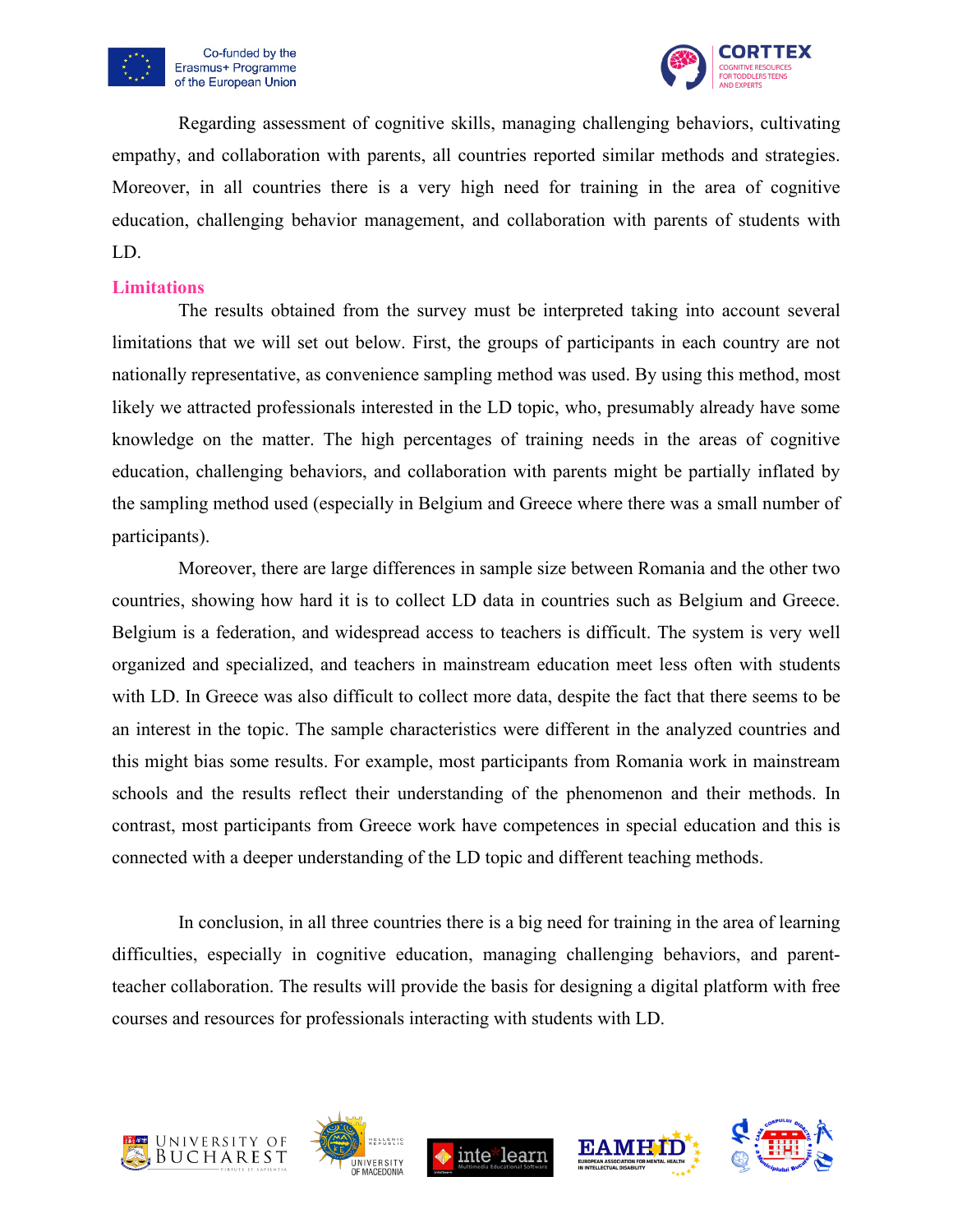



## <span id="page-27-0"></span>**5.References**

Bailey, D. B., & Palsha, S. A. (1992). Qualities of the Stages of Concern Questionnaire and Implications for Educational Innovations. *The Journal of Educational Research, 85*(4), 226– 232. doi:10.1080/00220671.1992.9941120

Decree establishing a service of the German-speaking Community for selfdetermination. (2016). Retrieved from [http://www.ejustice.just.fgov.be/cgi\\_loi/change\\_lg.pl?language=nl&la=N&cn=2016121307&tab](http://www.ejustice.just.fgov.be/cgi_loi/change_lg.pl?language=nl&la=N&cn=2016121307&table_name=wet) [le\\_name=wet](http://www.ejustice.just.fgov.be/cgi_loi/change_lg.pl?language=nl&la=N&cn=2016121307&table_name=wet)

Dyslexia – AUSPELD Foundation Literacy Services. (2014). Understanding learning difficulties: A practical guide. South Perth: Dyslexia – SPELD Foundation Literacy Services).

European Consortium for Autism Researchers in Education. Retrieved from <https://www.educaus.eu/country-profiles/belgium.html>

European Dyslexia Association. Retrieved from<https://eda-info.eu/what-is-dyslexia/>

Farina, E., Ornaghi, V., Pepe, A., Fiorilli, C., & Grazzani, I. (2020). High School Student Burnout: Is Empathy a Protective or Risk Factor?. *Frontiers in psychology, 11*, 897. <https://doi.org/10.3389/fpsyg.2020.00897>

Gavril, L. (2019). *Dislexia. Simptome, cauze, intervenție*. TestCentral.

Kronenberger, W. G., & Dunn, D. W. (2003). *Learning disorders. Neurologic Clinics, 21(4), 941–952.* doi:10.1016/s0733-8619(03)00010-0

Making Caring Common Project (2018). How to Build Empathy and Strengthen your School Community. Retrieved from [https://mcc.gse.harvard.edu/resources-for-educators/how](https://mcc.gse.harvard.edu/resources-for-educators/how-build-empathy-strengthen-school-community)[build-empathy-strengthen-school-community](https://mcc.gse.harvard.edu/resources-for-educators/how-build-empathy-strengthen-school-community)

Male, D. B., & May, D. (2009). Burnout and workload in teachers of children with severe learning difficulties. *British Journal of Learning Disabilities, 25*(3), 117-121. <https://doi.org/10.1111/j.1468-3156.1997.tb00023.x>

Male, D. B., & May, D. (2003). Stress, burnout and workload in teachers of children with special educational needs. *British Journal of Special Education, 24*(3), 133-140. <https://doi.org/10.1111/1467-8527.t01-1-00029>